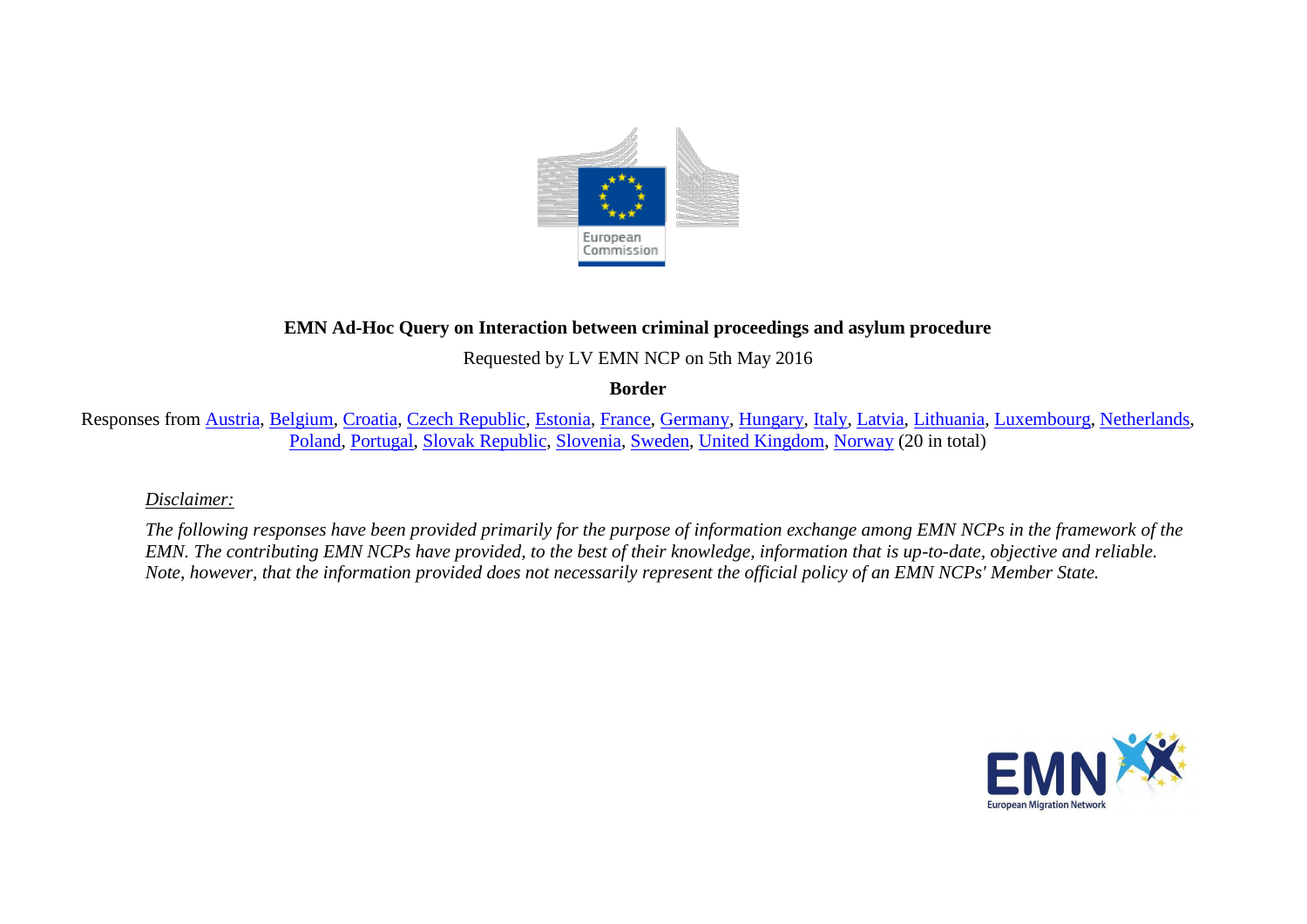### **Background information:**

In 2013 the criminal liability for the person, who intentionally commits illegal crossing of the state border was defined in the Criminal Law of the Republic of Latvia. Since 2015 the number of third-country nationals, who illegally enter the territory of Latvia crossing its external border and submit applications for international protection has started to increase. With regard to the mentioned third-country nationals, the criminal procedure under the Criminal Law is initiated and at the same time the asylum procedure is applied.

Currently Latvia applies both procedures (criminal and asylum procedures) simultaneously. As the result of that some uncertainties arise, particularly, as regards to implementation of provisions of Article 31 paragraph 1 of the Geneva Convention relating to the Status of Refugees:  $\hat{a} \in \mathcal{C}$  ates shall not impose penalties, on account of their illegal entry or presence, on refugees who, coming directly from a territory where their life or freedom was threatened in the sense of article 1, enter or are present in their territory without authorization, provided they present themselves without delay to the authorities and show good cause for their illegal entry or presence. $\hat{a} \in \bullet$ 

Within the meaning of Article 31 paragraph 1 of the Geneva Convention, the Contracting State is not allowed to punish asylum seekers, who have entered illegally or are staying on the territory of that Contracting State, provided that both of the following conditions exist:

1) refugee, has come directly from a territory where his/her life or freedom was threatened, and

2) his/her life or freedom was threatened in the sense of article 1 of this Convention, and

3) provided refugee present himself/herself without delay to the authorities and show good cause for his/her illegal entry or presence.

Taking into account the above-mentioned it is not clear whether the person may be criminally liable (can be punished) in case if he/she has arrived from the territory of the transit third country and not directly from the territory of the country where his/her life and safety was threatened, so Latvia would like to obtain information on national experiences of the Member States and is kindly asking to provide answers to the following questions:

# **Questions**

- 1. Does your national legislation define the criminal liability for foreigner, who illegally crossed the border? Please mention the legal act that defines that.
- 2. If Yes:

Is the criminal procedure initiated with regard to all foreigners, who crossed the border illegally or there are any exceptions? If there are exceptions, please mention what kind of them?

- 3. In case the foreigner with regard to whom criminal proceedings are applied for illegal border crossing submits an application for international protection, whether the criminal proceedings with regard to this foreigner are suspended or both procedures (criminal and asylum procedures) are applied simultaneously?
- 4. Have there been cases in your practice when the criminal proceedings were suspended because of the existence of the conditions mentioned in Article 31 paragraph 1 of Geneva Convention?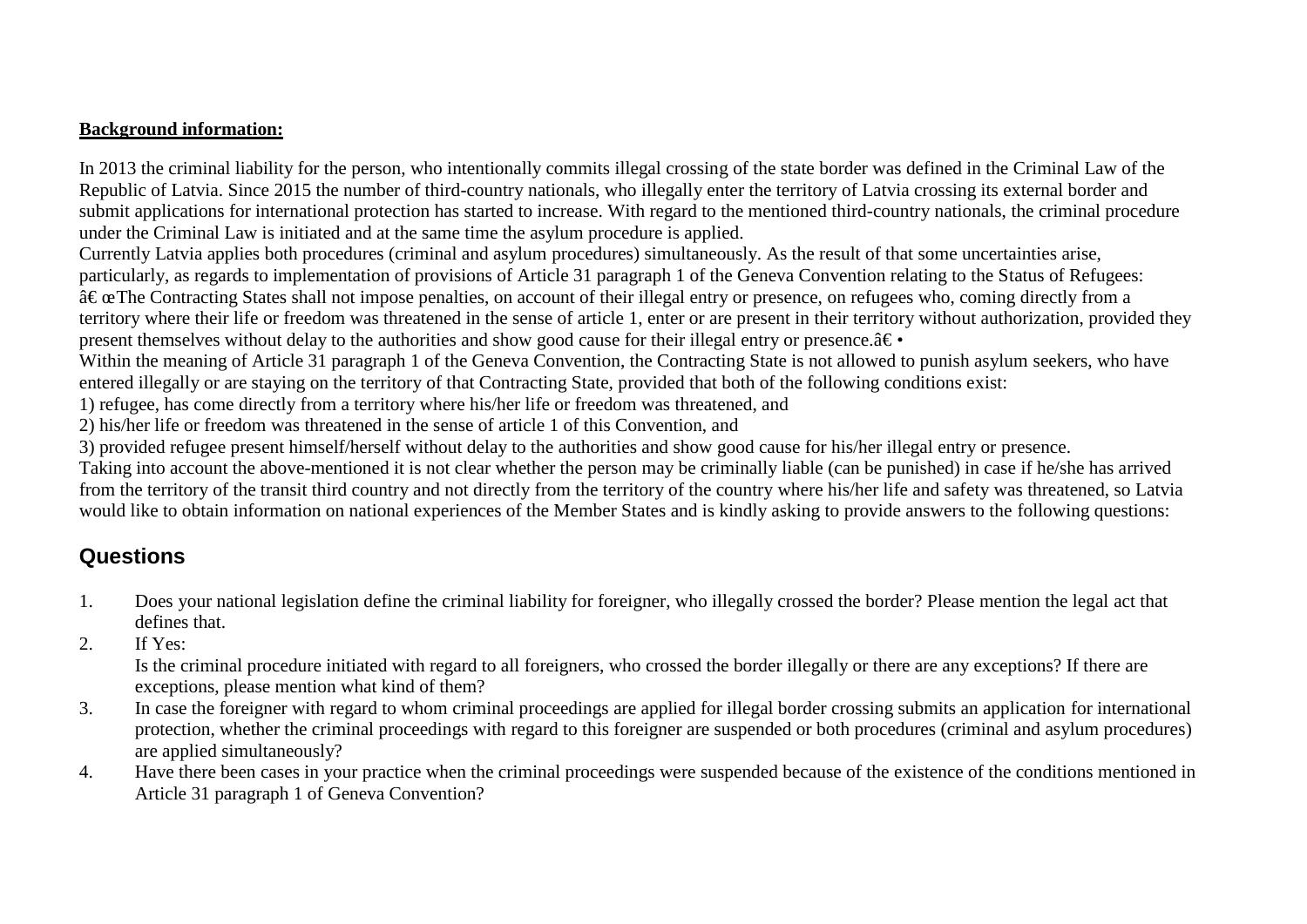- 5. What competent authority in your country makes an assessment whether in each individual case the conditions mentioned in Article 31 paragraph 1 of the Geneva Convention exists?
- 6. What is taken into account while making an assessment of conditions referred to in Article 31 paragraph 1 of the Geneva Convention?
- 7. If a foreigner has arrived from a transit country which has ratified the Geneva Convention and where the threats mentioned in Article 31 paragraph 1 of the Geneva Convention do not exist (additionally to this in the asylum application the foreigner has mentioned that his/her life and freedom are being threatened in the country of origin/citizenship), are the criminal proceedings continued or terminated?
- 8. If the both procedures (criminal and asylum) are not applied simultaneously do You apply criminal procedure after the asylum procedure has been completed and:
	- the refusal to grant international protection to the foreigner was taken,
	- the international protection (refugee or subsidiary status) was granted to foreigner.

<span id="page-2-0"></span>

| Country        | Wider<br><b>Dissemination</b> | <b>Response</b>                                                                                                                                                                                                                                    |
|----------------|-------------------------------|----------------------------------------------------------------------------------------------------------------------------------------------------------------------------------------------------------------------------------------------------|
| <b>Austria</b> | Yes                           | 1. Under Austrian law, illegal entry and illegal stay of an alien do not constitute a criminal offense to be tried by<br>courts, but only an administrative offense under the Aliens Police Act 2005. Source: Federal Ministry of the<br>Interior. |
|                |                               | 2. N/A. Source: Federal Ministry of the Interior.                                                                                                                                                                                                  |
|                |                               | 3. N/A. Source: Federal Ministry of the Interior.                                                                                                                                                                                                  |
|                |                               | 4. N/A. Source: Federal Ministry of the Interior.                                                                                                                                                                                                  |
|                |                               | 5. N/A. Source: Federal Ministry of the Interior.                                                                                                                                                                                                  |
|                |                               | 6. N/A. Source: Federal Ministry of the Interior.                                                                                                                                                                                                  |
|                |                               | 7. N/A. Source: Federal Ministry of the Interior.                                                                                                                                                                                                  |

## **Responses**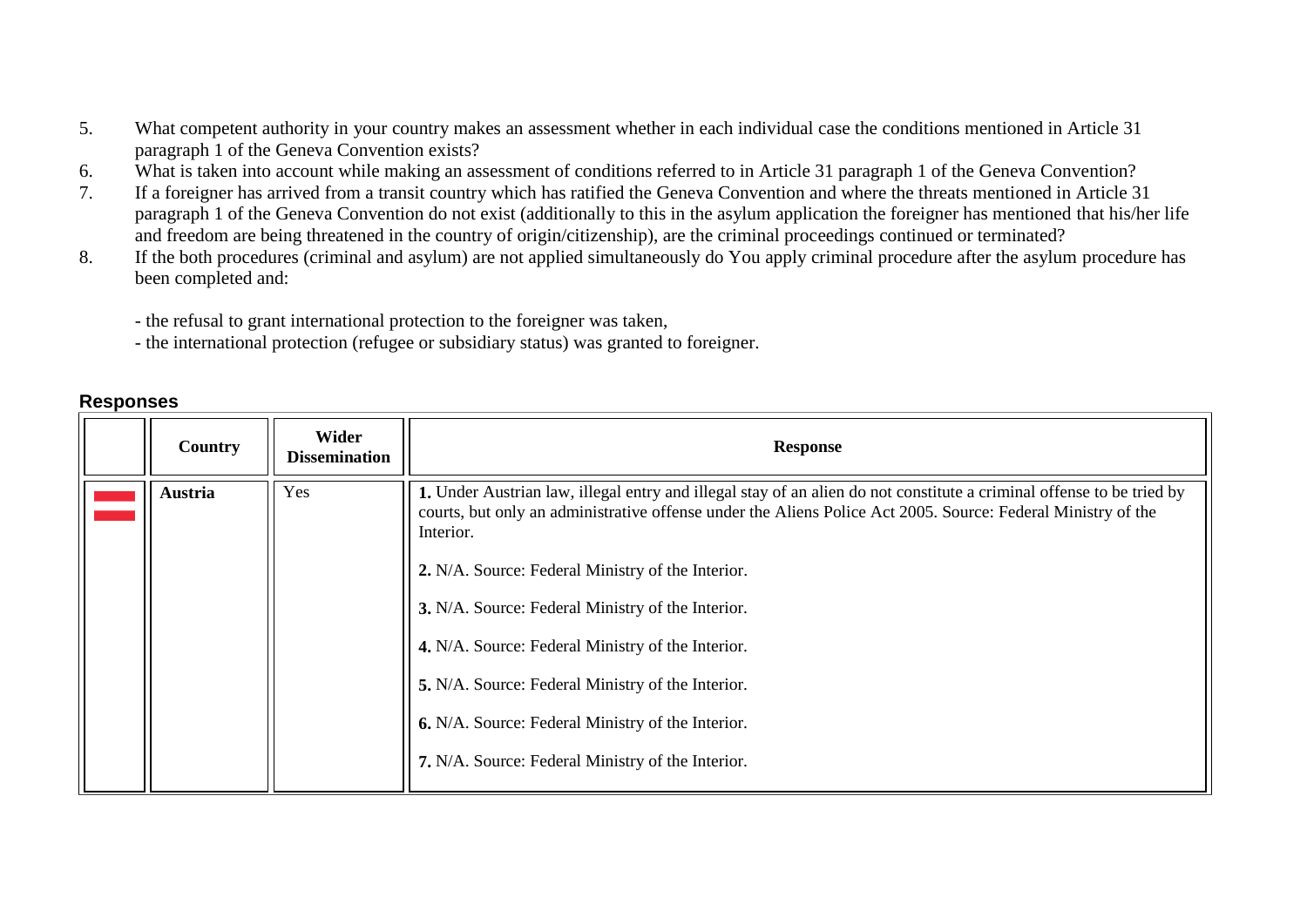<span id="page-3-0"></span>

|                |     | 8. N/A. Source: Federal Ministry of the Interior.                                                                                                                                                                                                                                                                                                                                                                                                                                                                                                                                                                                                                                                                                                                                                                                                                                                                                                                                                                                                                                                                                                                                                                                                                                                                                                                                                                                                                                                                                                                                                                                                                                                                                                                                                                                                                                                                                                                                                                                                                                                                                                                                                                                                                                                                                                                                                                                         |
|----------------|-----|-------------------------------------------------------------------------------------------------------------------------------------------------------------------------------------------------------------------------------------------------------------------------------------------------------------------------------------------------------------------------------------------------------------------------------------------------------------------------------------------------------------------------------------------------------------------------------------------------------------------------------------------------------------------------------------------------------------------------------------------------------------------------------------------------------------------------------------------------------------------------------------------------------------------------------------------------------------------------------------------------------------------------------------------------------------------------------------------------------------------------------------------------------------------------------------------------------------------------------------------------------------------------------------------------------------------------------------------------------------------------------------------------------------------------------------------------------------------------------------------------------------------------------------------------------------------------------------------------------------------------------------------------------------------------------------------------------------------------------------------------------------------------------------------------------------------------------------------------------------------------------------------------------------------------------------------------------------------------------------------------------------------------------------------------------------------------------------------------------------------------------------------------------------------------------------------------------------------------------------------------------------------------------------------------------------------------------------------------------------------------------------------------------------------------------------------|
| <b>Belgium</b> | Yes | 1. Yes, illegal entry and stay is legally a criminal offence: article 75 the Belgian Immigration Act stipulates that<br>illegal entry and stay is an offence that is punishable by a fine (up to $200 Euro - to be multiplied by 6 because of$<br>the surtax) and/or imprisonment up to three months and up to one year in case of recidivism. According to article<br>4bis of the Immigration Act an administrative fine of 200 Euros (to be multiplied by 6) may be imposed against a<br>foreigner for illegal border crossing.<br>Belgium Immigration Act: https://dofi.ibz.be/sites/dvzoe/NL/Documents/19801215_n.pdf<br>2. In practice, illegal entry or residence will never be prosecuted for the mere fact of violation of the entry and<br>residence conditions. Only in combination with other criminal offences (f.i. theft, violence, human trafficking),<br>the court(s) will be inclined to rule that immigration (residence) legislation has been violated.<br>3. As said, a criminal procedure will not be initiated for the mere fact of illegal entry. Concerning asylum seekers,<br>article 50 of the Immigration Act applies. This article foresees explicitly that a foreigner who enters or entered<br>the territory without the necessary documents and who seeks to obtain an international protection status, should<br>apply for asylum upon arrival or in the first 8 days after arrival. Article 50 ter Immigration Act: If border control<br>authorities ask for explanations on the motivation for travelling to Belgium, the foreigner without the necessary<br>entry documents that aims to seek asylum should apply for asylum at the border control post. In case an asylum<br>applicant is prosecuted for criminal acts, the refugee status determination procedure could in certain cases be<br>accelerated. In case refugee protection status was granted, the beneficiary will not be punished for the illegal<br>border crossing while aiming to seek asylum.<br>4. See supra.<br>5. In general: the judicial authorities. [Crimes are before traced, detected and taken note of by different<br>authorities (Police, Immigration Office) according to article 81 of the Immigration Act and brought forward to<br>these judicial authorities.]<br>6. As pointed out, in case of an asylum seeker or refugee, a criminal procedure will not be initiated for irregular<br>border crossing or stay. |
|                |     | 7. As pointed out, in case of an asylum seeker or refugee, a criminal procedure will not be initiated for irregular                                                                                                                                                                                                                                                                                                                                                                                                                                                                                                                                                                                                                                                                                                                                                                                                                                                                                                                                                                                                                                                                                                                                                                                                                                                                                                                                                                                                                                                                                                                                                                                                                                                                                                                                                                                                                                                                                                                                                                                                                                                                                                                                                                                                                                                                                                                       |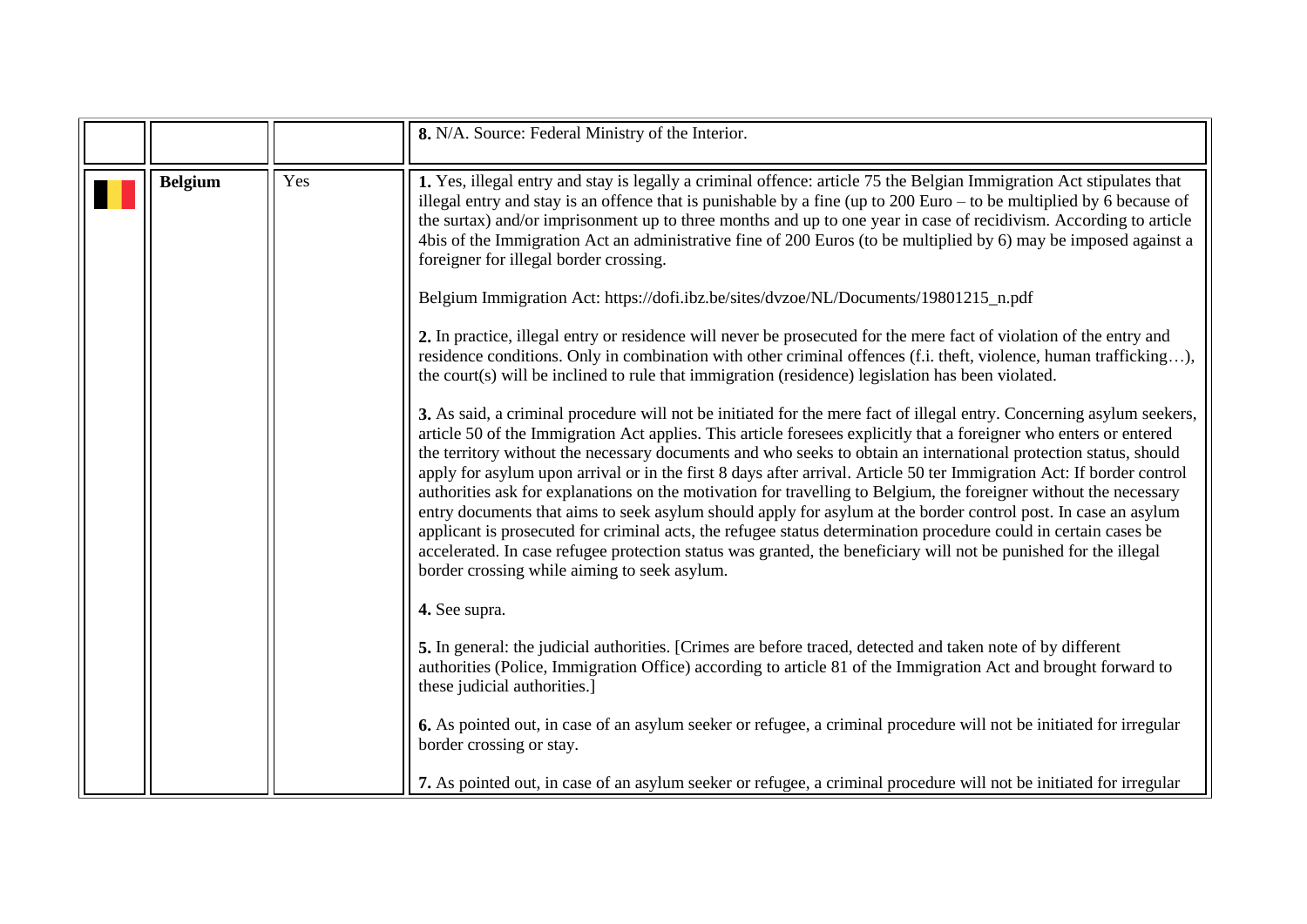<span id="page-4-0"></span>

|                |     | border crossing or stay.                                                                                                                                                                                                                                                                                                                                                                                                                                                                                                                                                                                                                                                                                                                                                                                                                                                                                                                                                    |
|----------------|-----|-----------------------------------------------------------------------------------------------------------------------------------------------------------------------------------------------------------------------------------------------------------------------------------------------------------------------------------------------------------------------------------------------------------------------------------------------------------------------------------------------------------------------------------------------------------------------------------------------------------------------------------------------------------------------------------------------------------------------------------------------------------------------------------------------------------------------------------------------------------------------------------------------------------------------------------------------------------------------------|
|                |     | 8. As said, a criminal procedure will not be initiated for the mere fact of illegal entry.                                                                                                                                                                                                                                                                                                                                                                                                                                                                                                                                                                                                                                                                                                                                                                                                                                                                                  |
| <b>Estonia</b> | Yes | 1. Illegal crossing of the state border or temporary border line of the Republic of Estonia is criminal offence only<br>in certain cases. According to the Penal Code § 258 illegal border crossing is a criminal offence if it was<br>committed:                                                                                                                                                                                                                                                                                                                                                                                                                                                                                                                                                                                                                                                                                                                           |
|                |     | 1) in disregard of a stop signal or order given by a police officer;                                                                                                                                                                                                                                                                                                                                                                                                                                                                                                                                                                                                                                                                                                                                                                                                                                                                                                        |
|                |     | 2) by a group; or                                                                                                                                                                                                                                                                                                                                                                                                                                                                                                                                                                                                                                                                                                                                                                                                                                                                                                                                                           |
|                |     | 3) by a means of transport in a location not intended for crossing.                                                                                                                                                                                                                                                                                                                                                                                                                                                                                                                                                                                                                                                                                                                                                                                                                                                                                                         |
|                |     | Also, § 2374 of the Penal Code stipulates the act of illegal crossing of the Estonian state border or temporary<br>border line by an alien, if:                                                                                                                                                                                                                                                                                                                                                                                                                                                                                                                                                                                                                                                                                                                                                                                                                             |
|                |     | 1) committed in order to conceal another criminal offence against the state in the Republic of Estonia;                                                                                                                                                                                                                                                                                                                                                                                                                                                                                                                                                                                                                                                                                                                                                                                                                                                                     |
|                |     | 2) it involves violence, depriving a person of liberty, threat to use force or restrict the liberty of the person; or                                                                                                                                                                                                                                                                                                                                                                                                                                                                                                                                                                                                                                                                                                                                                                                                                                                       |
|                |     | 3) property has been damaged or destroyed for the purpose of facilitating illegal border crossing.                                                                                                                                                                                                                                                                                                                                                                                                                                                                                                                                                                                                                                                                                                                                                                                                                                                                          |
|                |     | In all other cases, illegal crossing of the state border or a temporary control line of the Republic of Estonia (State<br>Border Act § 172) is an administrative offence.                                                                                                                                                                                                                                                                                                                                                                                                                                                                                                                                                                                                                                                                                                                                                                                                   |
|                |     | 2. Yes. The Criminal Code of Finland (39/1889) Chapter 17 Section 7 $\hat{a} \in \mathcal{C}$ State border offence (146/2014) (1)<br>A person who (1) crosses the border of Finland without a valid passport, visa, residence permit or other doc-<br>ument comparable to a passport, or does so other than through a valid point of entry into or departure from the<br>country, or contrary to a statu-tory prohibition, or attempts the same, (2) otherwise breaches the provisions on<br>border crossing, or (3) stays, moves or undertakes measures in the border zone in violation of section 51 of the<br>Border Zone Act or without the permission required under section 52 of the Act, shall be sentenced for a state<br>border offence to a fine or im-prisonment for at most one year. (2) A foreigner who is refused entry or deported<br>as a result of the act referred to in subsection 1 or a foreigner who seeks asylum or applies for a residence permit |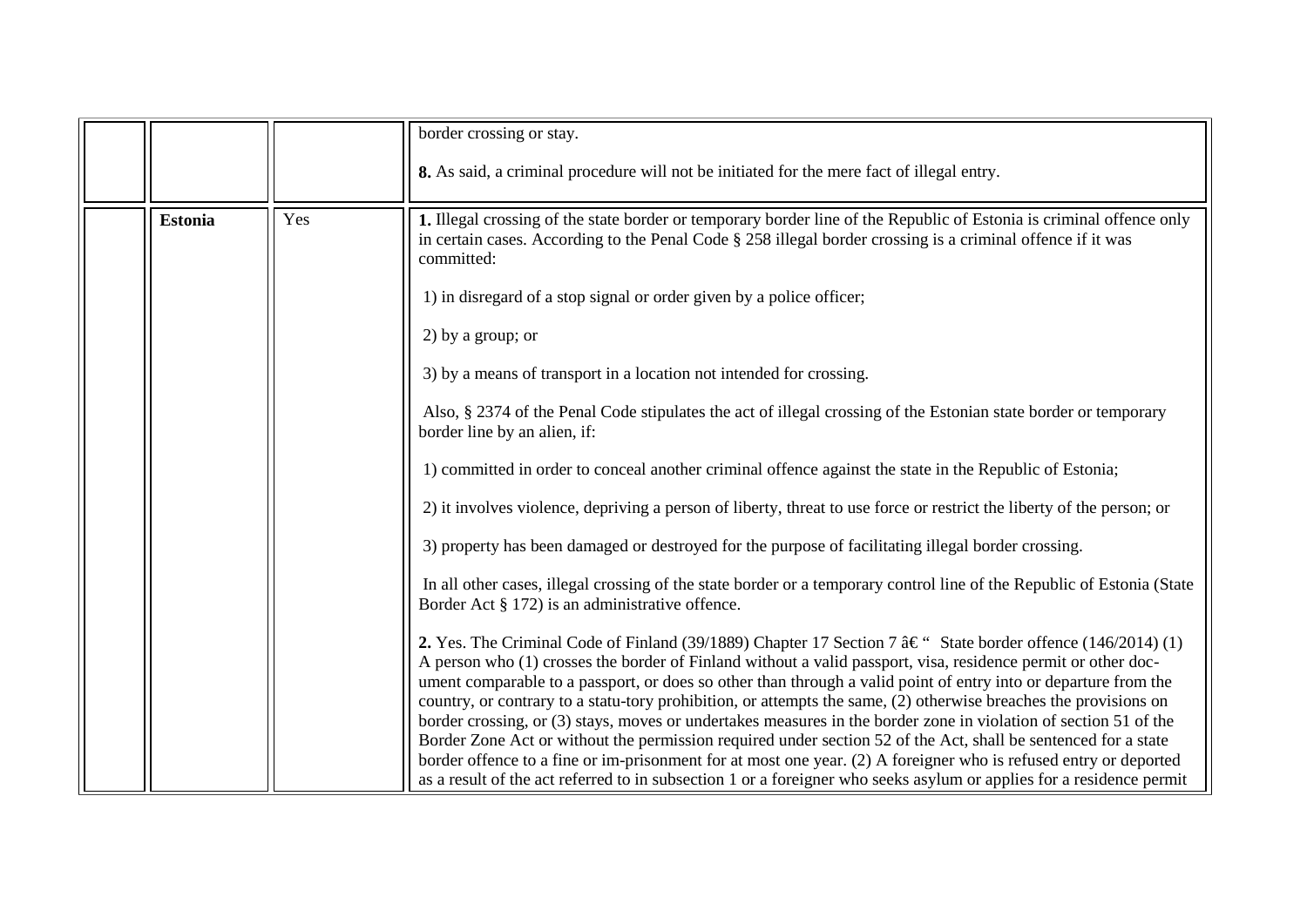|  | as a refugee in Finland shall not be sentenced for a border offence. Also a foreigner who has com-mitted the act<br>referred to in subsection 1 due to the fact that he or she has been subjected to trafficking in human beings referred<br>to in Chapter 25, section 3 or 3(a) shall not be sentenced for a border offence. $(650/2004)$ Section 7(a) - Petty<br>border offence (756/2000) (1) If the border offence, in view of the short duration of the unauthorised stay or<br>movement, the nature of the prohibited act, or the other circumstances of the offence is petty when assessed as a<br>whole, the offender shall be sentenced for a petty border offence to a fine. (2) The provisions in section 7,<br>subsection 2 apply also to acts referred to in subsection 1. (Aliens Act applies, if an alien is met residing illegally<br>within borders: Aliens Act Chapter 12 Section 185 Violation of the Aliens Act (1) An alien who 1) deliberately<br>resides in the country without the required travel document, visa or residence permit, or through negligence fails<br>to comply with the obligation to register his or her residence or apply for a residence card or permanent residence<br>card; †shall be sentenced to a fine for a violation of the Aliens Act.)<br>3. Criminal procedure is initiated only in cases mentioned in Q1. |
|--|-------------------------------------------------------------------------------------------------------------------------------------------------------------------------------------------------------------------------------------------------------------------------------------------------------------------------------------------------------------------------------------------------------------------------------------------------------------------------------------------------------------------------------------------------------------------------------------------------------------------------------------------------------------------------------------------------------------------------------------------------------------------------------------------------------------------------------------------------------------------------------------------------------------------------------------------------------------------------------------------------------------------------------------------------------------------------------------------------------------------------------------------------------------------------------------------------------------------------------------------------------------------------------------------------------------------------------------------------------------------|
|  |                                                                                                                                                                                                                                                                                                                                                                                                                                                                                                                                                                                                                                                                                                                                                                                                                                                                                                                                                                                                                                                                                                                                                                                                                                                                                                                                                                   |
|  | 4. A foreigner who is refused entry or deported as a result of the act referred to in subsection 1 or a foreigner who<br>seeks asylum or applies for a residence permit as a refugee in Finland shall not be sentenced for a border offence.<br>Also a foreigner who has committed the act referred to in subsection 1 due to the fact that he or she has been<br>subjected to trafficking in human beings referred to in Chapter 25, section 3 or 3(a) shall not be sentenced for a<br>border offence.                                                                                                                                                                                                                                                                                                                                                                                                                                                                                                                                                                                                                                                                                                                                                                                                                                                           |
|  | 5. Criminal procedure is suspended usually.                                                                                                                                                                                                                                                                                                                                                                                                                                                                                                                                                                                                                                                                                                                                                                                                                                                                                                                                                                                                                                                                                                                                                                                                                                                                                                                       |
|  |                                                                                                                                                                                                                                                                                                                                                                                                                                                                                                                                                                                                                                                                                                                                                                                                                                                                                                                                                                                                                                                                                                                                                                                                                                                                                                                                                                   |
|  | 6. Criminal proceedings are terminated.                                                                                                                                                                                                                                                                                                                                                                                                                                                                                                                                                                                                                                                                                                                                                                                                                                                                                                                                                                                                                                                                                                                                                                                                                                                                                                                           |
|  | 7. N/I                                                                                                                                                                                                                                                                                                                                                                                                                                                                                                                                                                                                                                                                                                                                                                                                                                                                                                                                                                                                                                                                                                                                                                                                                                                                                                                                                            |
|  | 8. Criminal proceedings are always terminated if a foreigner seeks asylum or applies for a residence permit as a<br>refugee in Finland.                                                                                                                                                                                                                                                                                                                                                                                                                                                                                                                                                                                                                                                                                                                                                                                                                                                                                                                                                                                                                                                                                                                                                                                                                           |
|  | 9. Police and Border Guard Board.                                                                                                                                                                                                                                                                                                                                                                                                                                                                                                                                                                                                                                                                                                                                                                                                                                                                                                                                                                                                                                                                                                                                                                                                                                                                                                                                 |
|  | 10. Border guard and Police                                                                                                                                                                                                                                                                                                                                                                                                                                                                                                                                                                                                                                                                                                                                                                                                                                                                                                                                                                                                                                                                                                                                                                                                                                                                                                                                       |
|  | $11. -$                                                                                                                                                                                                                                                                                                                                                                                                                                                                                                                                                                                                                                                                                                                                                                                                                                                                                                                                                                                                                                                                                                                                                                                                                                                                                                                                                           |
|  |                                                                                                                                                                                                                                                                                                                                                                                                                                                                                                                                                                                                                                                                                                                                                                                                                                                                                                                                                                                                                                                                                                                                                                                                                                                                                                                                                                   |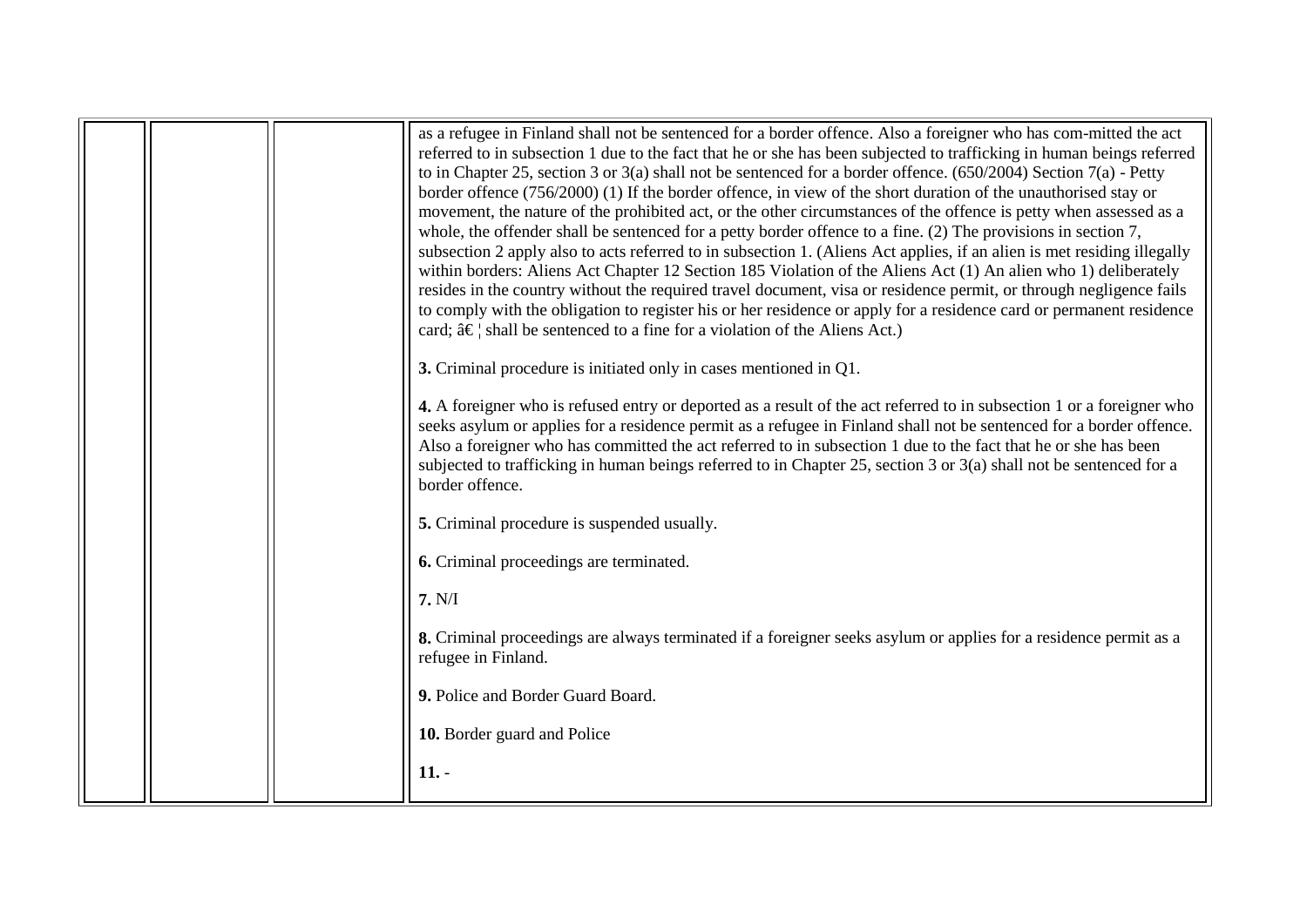<span id="page-6-0"></span>

|         |     | 12. See the response number 4.                                                                                                                                                                                                                                                                                                                                                                                                                                                                                                                                                                                                                                                                                                                                                                                                                                                                                                                                                                                                                                                                                           |
|---------|-----|--------------------------------------------------------------------------------------------------------------------------------------------------------------------------------------------------------------------------------------------------------------------------------------------------------------------------------------------------------------------------------------------------------------------------------------------------------------------------------------------------------------------------------------------------------------------------------------------------------------------------------------------------------------------------------------------------------------------------------------------------------------------------------------------------------------------------------------------------------------------------------------------------------------------------------------------------------------------------------------------------------------------------------------------------------------------------------------------------------------------------|
|         |     | $13. -$<br>14. Criminal proceedings are terminated if a foreigner seeks asylum or applies for a residence permit as a refugee<br>in Finland even if a foreigner has arrived from a transit country which has ratified the Geneva Convention.<br>$15. -$<br>16. No.                                                                                                                                                                                                                                                                                                                                                                                                                                                                                                                                                                                                                                                                                                                                                                                                                                                       |
| Croatia | Yes | 1. No. Croatian national legislation does not define criminal liability but a misdemeanour liability to a foreigner<br>who illegally crossed the state border. According to the Act on International and Temporary Protection (Official<br>Gazette no. 70/15) Article 8, a third-country national or stateless person who had illegally entered the Republic of<br>Croatia, coming directly from the territory where he/she was persecuted shall not be punished for his/her illegal<br>entry or stay provided that he/she expresses an intention to apply for international protection without delay and<br>shows good cause for his/her illegal entry or stay. The Law on Border control (Official Gazette no. 83/13, 27/16)<br>Article 55 paragraph 2 prescribes: a fine in the amount of 800, 00 do 8,000.00 kunas shall be onto to the person<br>who passes or attempts to cross the state border outside border crossing or outside the time set for crossing the<br>state border without a valid travel documents (Article 5, paragraph 1).<br>2. N/A<br>3. N/A<br>4. N/A<br>5. N/A<br>6. N/A<br>7. N/A<br>8. N/A |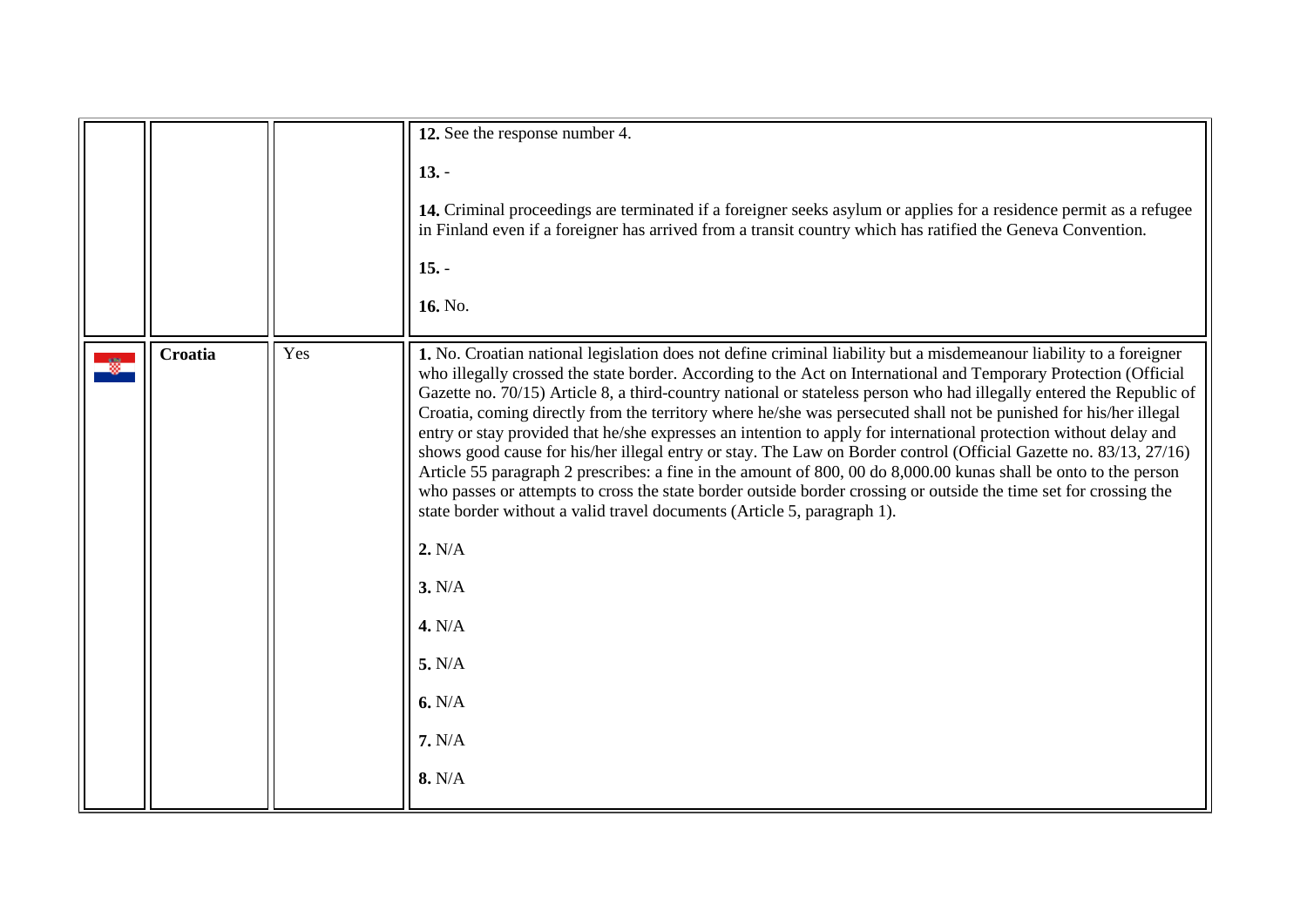<span id="page-7-1"></span><span id="page-7-0"></span>

| <b>Czech</b><br><b>Republic</b> | Yes | 1. No. The Czech Penal Code 40/2009 Coll. does not allow to prosecute persons for illegal crossing of the state<br>borders. The punishable act is only when the state border is crossed by using force $(\hat{A}\S 339)$ , however the Czech<br>Republic is the intra-Schengen country. The only external borders are at the international airport where special<br>asylum procedure applies but foreigners asking for asylum at the airport do not cross the borders and are placed<br>at the reception centre at the airport in the transit zone.<br>2. N/A<br>3. N/A<br>4. N/A<br>5. N/A<br>6. N/A<br>7. N/A<br>8. N/A                                                                                                                                                                                                                                                                                                                                                                                |
|---------------------------------|-----|----------------------------------------------------------------------------------------------------------------------------------------------------------------------------------------------------------------------------------------------------------------------------------------------------------------------------------------------------------------------------------------------------------------------------------------------------------------------------------------------------------------------------------------------------------------------------------------------------------------------------------------------------------------------------------------------------------------------------------------------------------------------------------------------------------------------------------------------------------------------------------------------------------------------------------------------------------------------------------------------------------|
| <b>France</b>                   | Yes | 1. Illegal entry into the territory is punishable under criminal law - article L. 621-2 of the Code on Entry and<br>Residence of Foreigners and Right of Asylum (CESEDA). The offender is liable to a term of imprisonment of<br>one year and a fine of 3 750 $\epsilon$ .<br>2. These provisions concern only third-country nationals. Indeed, EU nationals enjoy freedom of movement.<br>3. Criminal sentences only apply in cases of flagrante delicto (Art L 621-2 CESEDA). A third-country national,<br>minor or major, who presents him/herself at a border crossing point without the documents1 required by the<br>Schengen Borders Code (CFS) is given a "refusal of entry in the Schengen area2" decision (art. 6 and 14 of the<br>CFS). These provisions are also provided by national law under the article L. 211-1 of the CESEDA. This<br>foreigner can be maintained in a designated waiting zone (art R. 221-1 and the following ones of the CESEDA)<br>for a maximum period of 20 days. |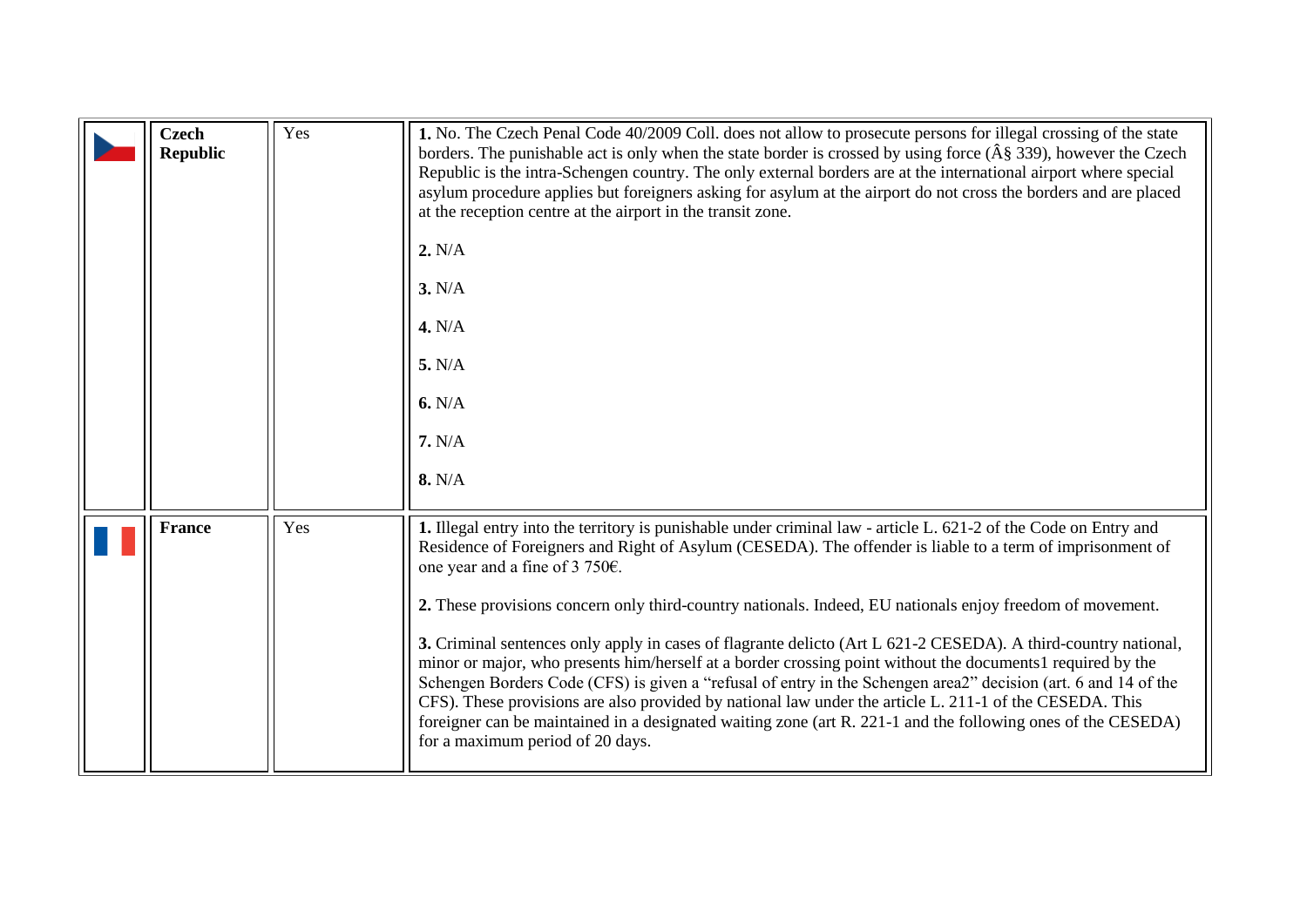|  | If he/she is an asylum seeker at the border the refusal of entry decision can be made only:                                                                                                                                                                                                                                                     |
|--|-------------------------------------------------------------------------------------------------------------------------------------------------------------------------------------------------------------------------------------------------------------------------------------------------------------------------------------------------|
|  | - if another Member State is responsible for the asylum application (Dublin III);                                                                                                                                                                                                                                                               |
|  | - if the application is inadmissible under the article L. 723-11 of the CESEDA;                                                                                                                                                                                                                                                                 |
|  | - if the application is manifestly unfounded, i.e. is not credible or not relevant with regard to asylum criteria.                                                                                                                                                                                                                              |
|  | In accordance with the provisions of articles R. 213-2 and R. 213-3 of the CESEDA, the competent<br>administrative authority for issuing refusal of entry decisions against aliens applying for asylum at the border is<br>the Minister in charge of Immigration (Asylum Directorate/Asylum at the Border and Admission to Stay<br>Department). |
|  | The refusal of entry decision can be made only after the French Office for the Protection of Refugees and<br>Stateless Persons (OFPRA) has delivered its decision. Except in cases of serious threat to public order, the<br>OFPRA decision is binding on the Minister.                                                                         |
|  | Therefore, in cases of asylum applications at the border, French legislation does not provide for conducting two<br>procedures simultaneously. At the end of the asylum procedure at the border, in case of refusal, the foreigner is<br>returned to his/her country of origin or to another country where he/she can be readmitted.            |
|  | 1: Invalid (expired, usurped, falsified or forged) passport and visa (or residence permit), insufficient income to<br>ensure their livelihood, exceeding duration of legal stay in the Schengen area, subject of an alert in SIS or serious<br>threat to public policy and interior security.                                                   |
|  | 2: Only Metropolitan France is included in the Schengen area and applies the CFS requirements. Overseas<br>territories remain bound by the national legislation on entry to the territory.                                                                                                                                                      |
|  | 4. cf Q3                                                                                                                                                                                                                                                                                                                                        |
|  | 5. Cf Q3. Since the asylum procedure at the border excludes a criminal procedure, the question is not relevant in<br>France.                                                                                                                                                                                                                    |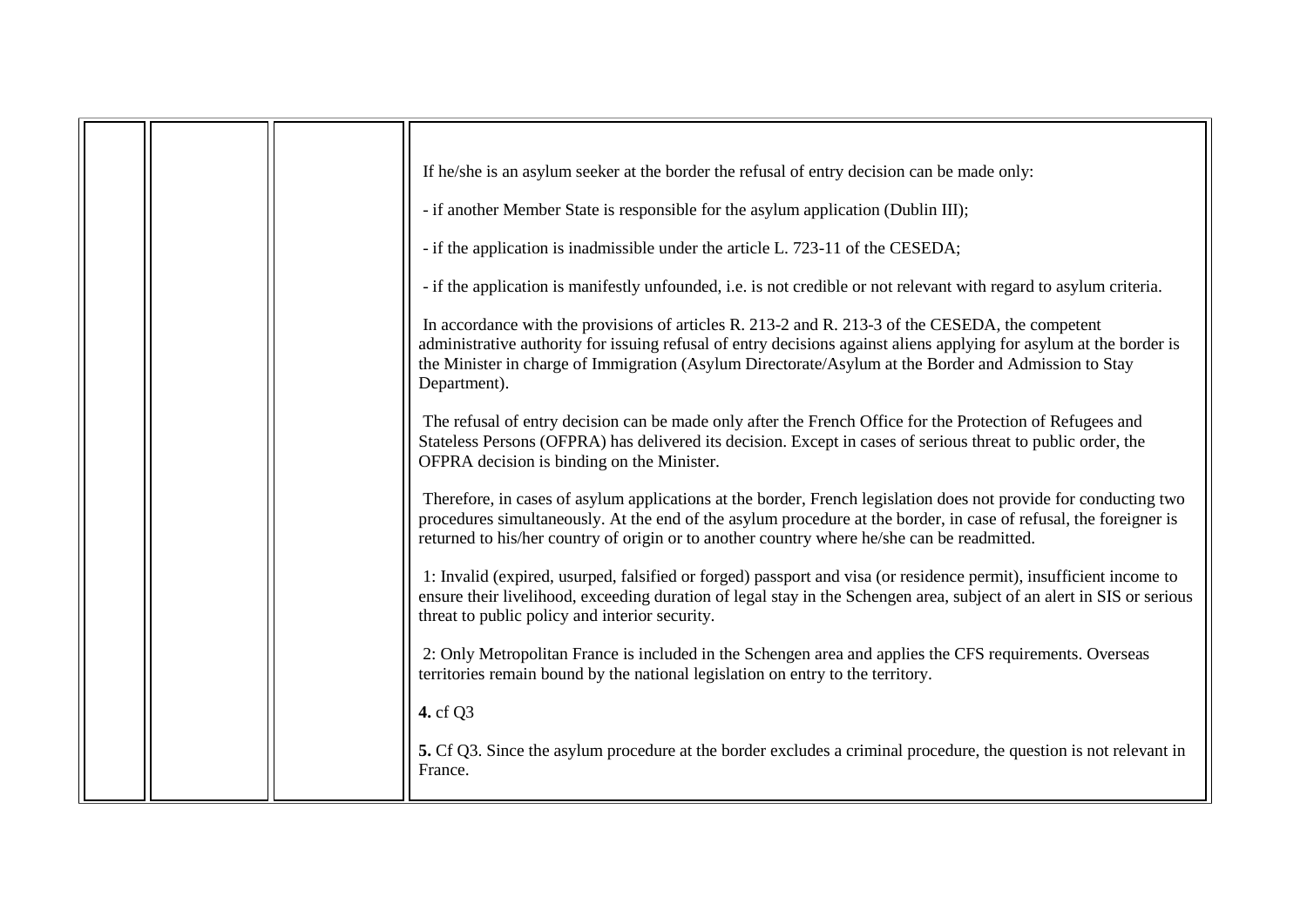<span id="page-9-0"></span>

|                |     | 6. Cf Q3                                                                                                                                                                                                                                                                                                                                                                                                                                                                                                                                                                                                                                                                                                      |
|----------------|-----|---------------------------------------------------------------------------------------------------------------------------------------------------------------------------------------------------------------------------------------------------------------------------------------------------------------------------------------------------------------------------------------------------------------------------------------------------------------------------------------------------------------------------------------------------------------------------------------------------------------------------------------------------------------------------------------------------------------|
|                |     | 7. cf Q3                                                                                                                                                                                                                                                                                                                                                                                                                                                                                                                                                                                                                                                                                                      |
|                |     | 8. If the foreigner is allowed to enter the French territory, he/she is given an eight days safe conduct in order to<br>apply for asylum in a prefecture. In this event, the normal procedure applies. Depending on the elements<br>provided, authorities decide whether they give him/her the international protection (refugee or subsidiary<br>protection) or not. In case of refusal, the person receives a return decision (obligation to leave the French territory<br>- OQTF). In such cases, the criminal procedure for illegal border crossing is abandoned.                                                                                                                                         |
| <b>Germany</b> | Yes | 1. §14 Aufenthaltsgesetz (Residence Act): unlawful entry                                                                                                                                                                                                                                                                                                                                                                                                                                                                                                                                                                                                                                                      |
|                |     | §95 AufenthG : penal provisions                                                                                                                                                                                                                                                                                                                                                                                                                                                                                                                                                                                                                                                                               |
|                |     | If a criminal offence is suspected, which in this case is an illegal entry, this offence has to be reported to the<br>police on the basis of the principle of mandatory prosecution according to which prosecution of an offence is<br>mandatory pursuant to sections 152 (2), 16 and 163 of the Strafprozessordnung (Code of criminal procedure).                                                                                                                                                                                                                                                                                                                                                            |
|                |     | 2. See question 1                                                                                                                                                                                                                                                                                                                                                                                                                                                                                                                                                                                                                                                                                             |
|                |     | 3. The application of art. 31 (1) Refugee Convention is the exclusive right of the public prosecution offices and<br>the courts, as the case here may include a possible ground for the exemption from punishment (lawful excuse).<br>The police offices are responsible for the proof of evidence of the abstracts of the case. That means in this case<br>that all incriminatory and exculpatory facts have to be identified in this context with evidence; and they must be<br>handed over to the public prosecution offices and the courts. If there is the proof of evidence of the facts of the<br>case, then the above mentioned public prosecution offices and courts decide on illegality and guilt. |
|                |     | 4. See question 3                                                                                                                                                                                                                                                                                                                                                                                                                                                                                                                                                                                                                                                                                             |
|                |     | 5. See question 3                                                                                                                                                                                                                                                                                                                                                                                                                                                                                                                                                                                                                                                                                             |
|                |     | 6. See question 3                                                                                                                                                                                                                                                                                                                                                                                                                                                                                                                                                                                                                                                                                             |
|                |     |                                                                                                                                                                                                                                                                                                                                                                                                                                                                                                                                                                                                                                                                                                               |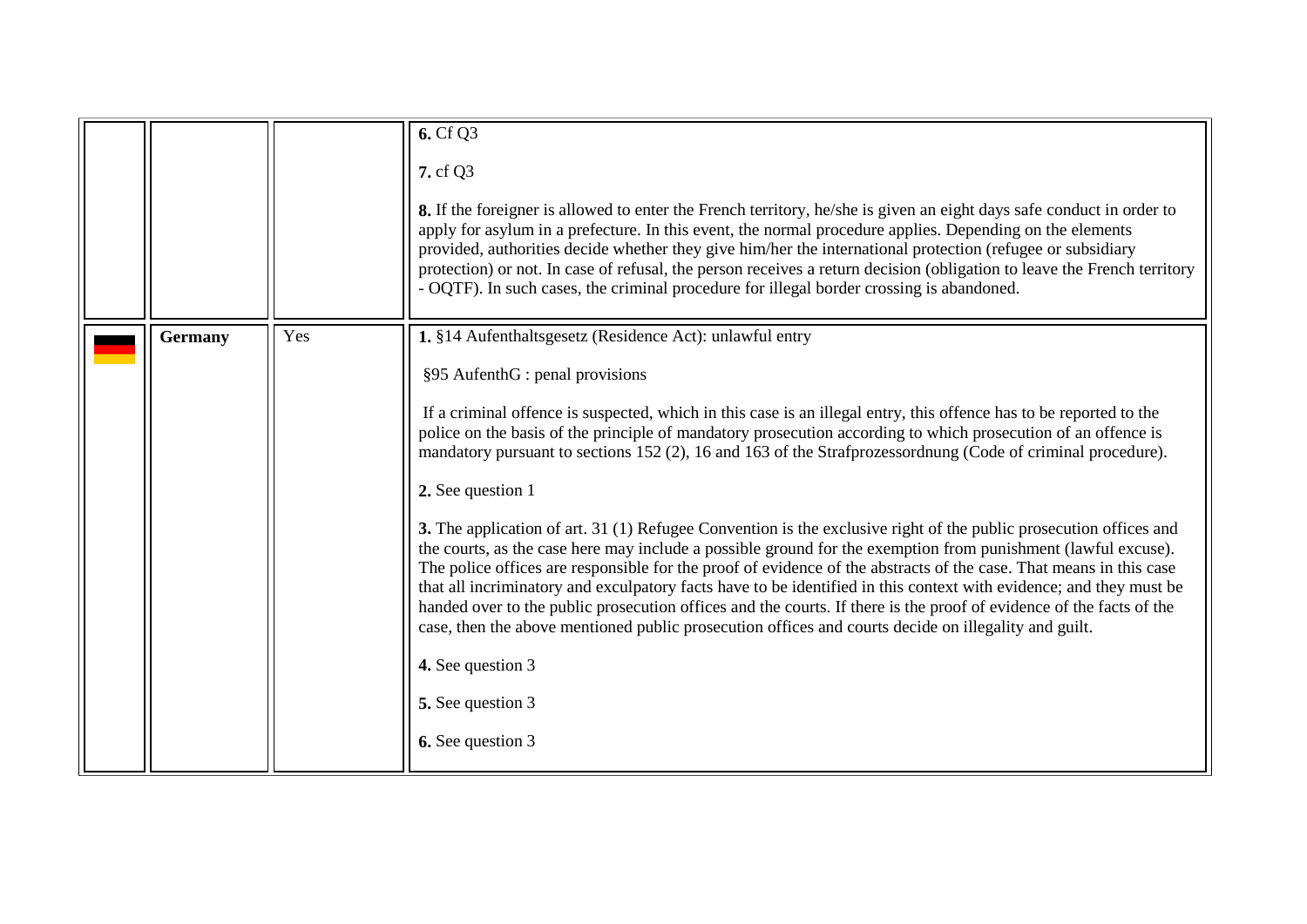<span id="page-10-0"></span>

|                |     | 7. See question 3                                                                                                                                                                                                                                                                                                                                                                                                                                                                                                                                                                             |
|----------------|-----|-----------------------------------------------------------------------------------------------------------------------------------------------------------------------------------------------------------------------------------------------------------------------------------------------------------------------------------------------------------------------------------------------------------------------------------------------------------------------------------------------------------------------------------------------------------------------------------------------|
|                |     | 8. In both cases: no                                                                                                                                                                                                                                                                                                                                                                                                                                                                                                                                                                          |
| <b>Hungary</b> | Yes | 1. YES. - However, illegal border crossing by itself is not a criminal act, see details below.                                                                                                                                                                                                                                                                                                                                                                                                                                                                                                |
|                |     | Act C of 2012 on the Criminal Code.                                                                                                                                                                                                                                                                                                                                                                                                                                                                                                                                                           |
|                |     | See the above-referred national legislation in Hungarian at:<br>http://net.jogtar.hu/jr/gen/hjegy_doc.cgi?docid=A1200100.TV (especially see most relevant recent provisions<br>§60. (2a): §352/A.; §352/B., §352/C.)                                                                                                                                                                                                                                                                                                                                                                          |
|                |     | Act C. of 2012 on the Criminal Code defines three crimes regarding illegal border crossing:                                                                                                                                                                                                                                                                                                                                                                                                                                                                                                   |
|                |     | I. The first one is Section 352/A (illegal crossing of the temporary border protection device): Any person who<br>enters without due authorisation the territory of Hungary protected with a facility ensuring the protection of the<br>order of the state border through this facility is guilty of a felony, punishable with imprisonment not exceeding<br>three years. Should this act perpetrated by displaying a deadly weapon or by carrying a deadly weapon or as a<br>participant of civil disturbance, the applicable punishment shall be an imprisonment between one to five years. |
|                |     | II. Secondly, Section 352/B (Damaging of temporary border restriction): If a person destroys or damages the<br>installation, insofar as the act did not result in a more serious criminal offense, the applicable punishment shall be<br>an imprisonment between one to five years. If this act is perpetrated by displaying a deadly weapon or by<br>carrying a deadly weapon or as a participant of civil disturbance, the applicable punishment shall be<br>imprisonment between two to eight years.                                                                                       |
|                |     | III. The third crime is Section 352/C (Preventing the construction works of the installation). This act is<br>punishable by imprisonment up to one year.                                                                                                                                                                                                                                                                                                                                                                                                                                      |
|                |     | This facility ensuring the protection of the order of the state border is along the southern borders of Hungary,<br>stretching along the Hungarian-Serbian and Hungarian-Croatian border sections.                                                                                                                                                                                                                                                                                                                                                                                            |
|                |     | 2. There are no exceptions defined in the Criminal Code, the exceptions prescribed in the General Part of the                                                                                                                                                                                                                                                                                                                                                                                                                                                                                 |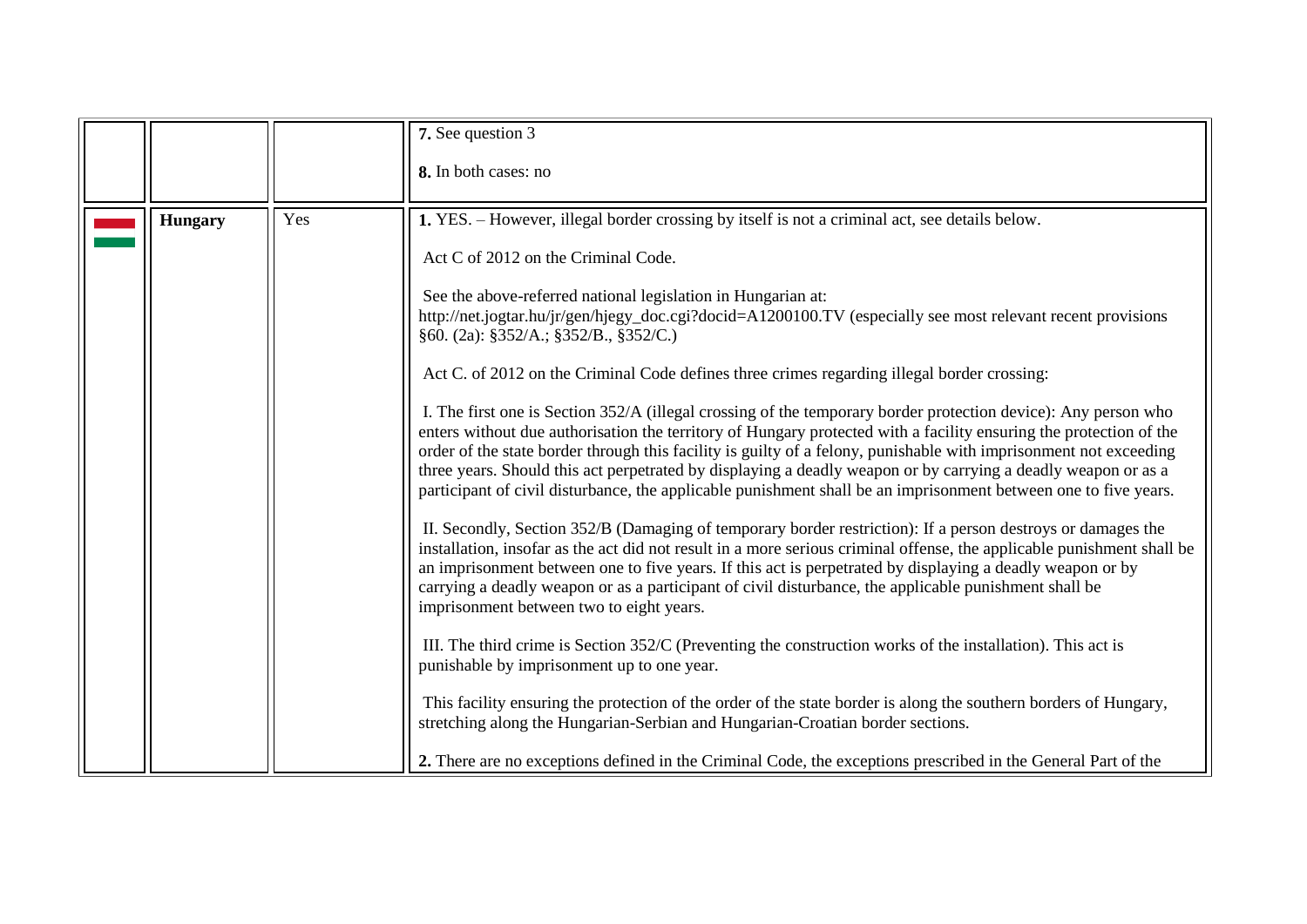<span id="page-11-0"></span>

|              |     | Criminal Code are applicable.                                                                                                                                                                                                                                                                                                                                                                                                                                                                                                                                                                                                                                                                                                                                                                                                       |
|--------------|-----|-------------------------------------------------------------------------------------------------------------------------------------------------------------------------------------------------------------------------------------------------------------------------------------------------------------------------------------------------------------------------------------------------------------------------------------------------------------------------------------------------------------------------------------------------------------------------------------------------------------------------------------------------------------------------------------------------------------------------------------------------------------------------------------------------------------------------------------|
|              |     | 3. Hungary applies criminal and asylum procedures simultaneously. The court examines ex officio and considers<br>whether there are circumstances that can be regarded as a preliminary question during the criminal procedure<br>which can give reason to suspend the procedure. If during a criminal proceeding initiated against a person in<br>connection with damaging of the border fence the defendant applies for international protection and the result of<br>the asylum procedure can affect the conducting of the criminal proceeding, the court shall consider whether that<br>constitutes a preliminary question and may decide accordingly on the suspension of the proceeding. It must be<br>emphasised that no expulsion may be enforced until the application for international protection has been decided<br>on. |
|              |     | If the defendant is granted refugee status, this fact has to be taken into consideration during the criminal<br>proceeding according to the above, with special regard to the fact that under Section 59 (2) of the Criminal Code<br>- and under Article 32 of the Geneva Convention - persons granted asylum may not be expelled.                                                                                                                                                                                                                                                                                                                                                                                                                                                                                                  |
|              |     | 4. No.                                                                                                                                                                                                                                                                                                                                                                                                                                                                                                                                                                                                                                                                                                                                                                                                                              |
|              |     | 5. Every competent authority has to consider Article 31 of the Geneva Convention. The asylum authority makes<br>the assessment if the conditions of granting refugee status are met.                                                                                                                                                                                                                                                                                                                                                                                                                                                                                                                                                                                                                                                |
|              |     | <b>6.</b> Regarding the responsibility of the asylum authority in terms of Article 31 paragraph 1 of the Geneva<br>Convention, please see the answer for question 5.                                                                                                                                                                                                                                                                                                                                                                                                                                                                                                                                                                                                                                                                |
|              |     | 7. The procedures are applied simultaneously.                                                                                                                                                                                                                                                                                                                                                                                                                                                                                                                                                                                                                                                                                                                                                                                       |
|              |     | 8. Not applicable, the procedures are applied simultaneously.                                                                                                                                                                                                                                                                                                                                                                                                                                                                                                                                                                                                                                                                                                                                                                       |
| <b>Italy</b> | Yes | 1. Yes. Legislative Decree 286/1998, Consolidated Act on Immigration, Article 10-bis ("Illegal entry and stay in<br>the territory of the State"), introduced by Law 15 July 2009, No 94, "Provisions on public security", establishes<br>that "Unless the act constitutes a more serious offence, a foreign national who enters or remains within the<br>territory of the State illegally is liable of a fine from 5,000 to 10,000 EUR" (Sub-paragraph 1).                                                                                                                                                                                                                                                                                                                                                                          |
|              |     | 2. Article 10-bis also provides that the measures referred to in Sub-paragraph 1) do not apply to foreign nationals<br>who arrive at border crossing points without meeting entry requirements and who have been subject to a decision                                                                                                                                                                                                                                                                                                                                                                                                                                                                                                                                                                                              |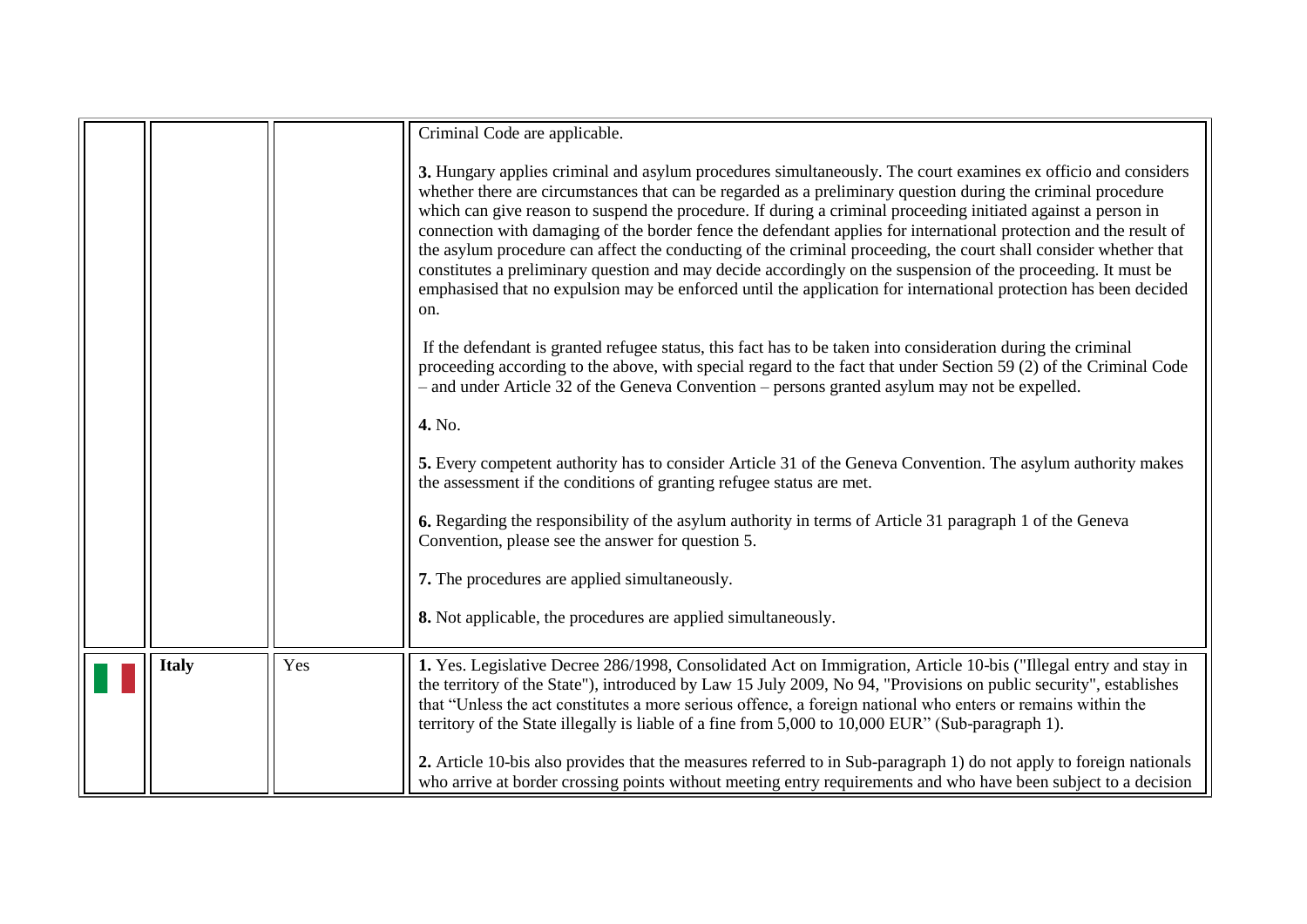<span id="page-12-0"></span>

|        |     | to refuse entry.                                                                                                                                                                                                                                                                                                                                                                                                                                                                                                                                                                                                                    |
|--------|-----|-------------------------------------------------------------------------------------------------------------------------------------------------------------------------------------------------------------------------------------------------------------------------------------------------------------------------------------------------------------------------------------------------------------------------------------------------------------------------------------------------------------------------------------------------------------------------------------------------------------------------------------|
|        |     | 3. Under Article 10-bis, criminal proceedings are suspended if the foreign national submits an application for<br>international protection. Moreover, once the granting of international protection has been notified, the court<br>delivers a judgement dismissing the charges (Sub-paragraph 6).                                                                                                                                                                                                                                                                                                                                  |
|        |     | <b>4.</b> Yes.                                                                                                                                                                                                                                                                                                                                                                                                                                                                                                                                                                                                                      |
|        |     | 5. The Border police, and especially the Questure (Provincial Police Authorities) and the National Asylum<br>Commission.                                                                                                                                                                                                                                                                                                                                                                                                                                                                                                            |
|        |     | <b>6.</b> In general, being irregular in itself does not prevent recognition of refugee status.                                                                                                                                                                                                                                                                                                                                                                                                                                                                                                                                     |
|        |     | 7. As stated in answer 3) Article 10-bis provides that criminal proceedings are suspended until a decision is taken<br>on the asylum application.                                                                                                                                                                                                                                                                                                                                                                                                                                                                                   |
|        |     | 8. The same Article 10-bis establishes that criminal proceedings are resumed only if international protection has<br>not been granted.                                                                                                                                                                                                                                                                                                                                                                                                                                                                                              |
| Latvia | Yes | 1. Article 284 of the Criminal Law of Latvia defines the following criminal sanction: (1) For a person who<br>intentionally commits illegal crossing of the State border, the applicable punishment is temporary deprivation of<br>liberty or community service, or a fine. (2) For a person who commits the same acts, if they have been committed<br>by a group of persons or using a vehicle, or violating the specified prohibition to enter the Republic of Latvia, the<br>applicable punishment is deprivation of liberty for a term up to two years or temporary deprivation of liberty, or<br>community service, or a fine. |
|        |     | 2. There are no exceptions defined in the Criminal Law. The criminal proceedings are not initiated with regard to<br>a foreigner, who crossed the border illegally and submitted the asylum application in case if the provisions of<br>Geneva Convention exist.                                                                                                                                                                                                                                                                                                                                                                    |
|        |     | 3. Latvia applies criminal and asylum procedures with regard to a foreigner simultaneously (in parallel).                                                                                                                                                                                                                                                                                                                                                                                                                                                                                                                           |
|        |     | 4. There were no cases when the criminal proceedings were suspended on the basis that it was found that the                                                                                                                                                                                                                                                                                                                                                                                                                                                                                                                         |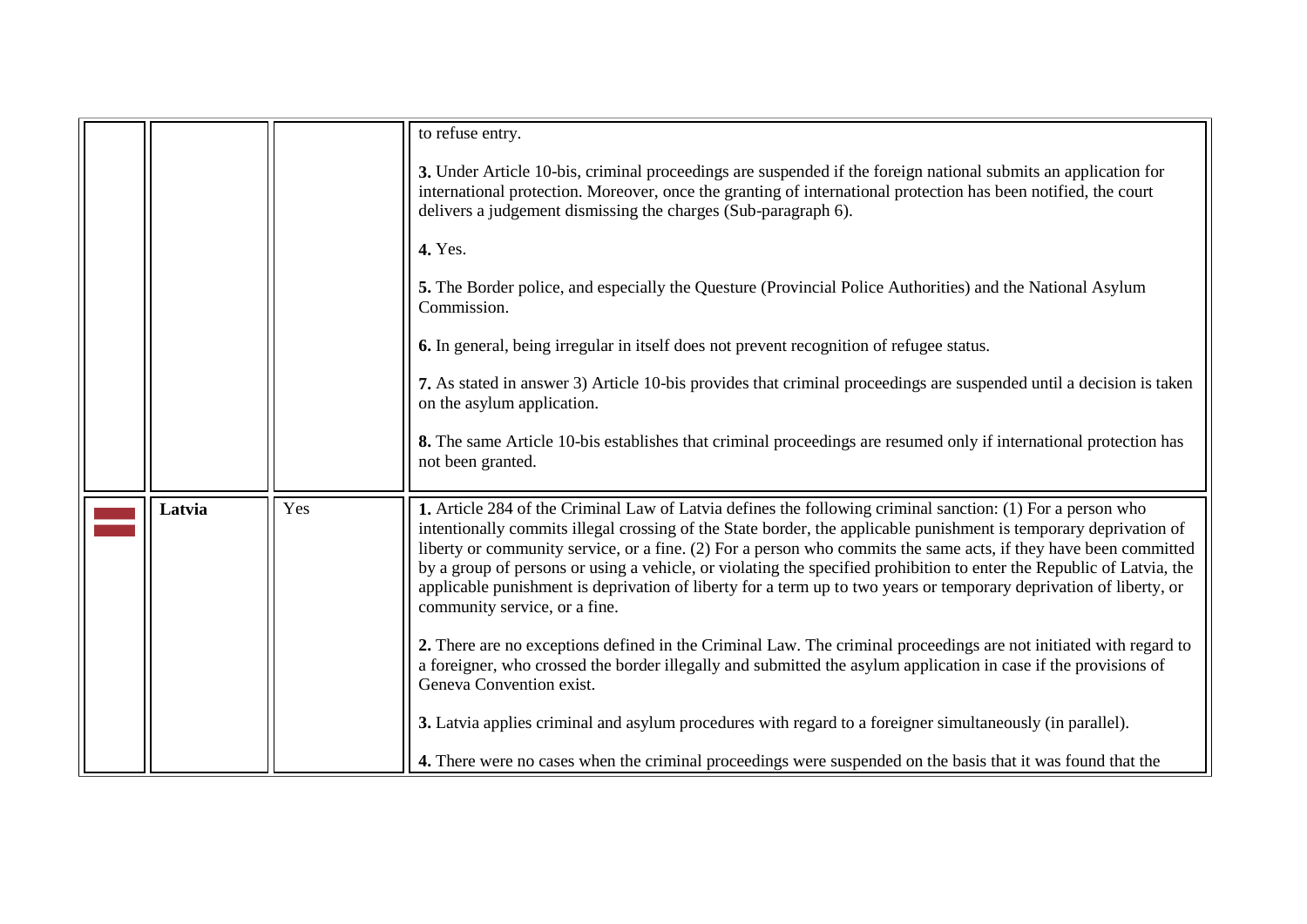<span id="page-13-0"></span>

|           |     | conditions mentioned in Article 31 paragraph 1 of Geneva Convention exist.                                                                                                                                                                                                                                                                                                                                                                                                                                                                                                                         |
|-----------|-----|----------------------------------------------------------------------------------------------------------------------------------------------------------------------------------------------------------------------------------------------------------------------------------------------------------------------------------------------------------------------------------------------------------------------------------------------------------------------------------------------------------------------------------------------------------------------------------------------------|
|           |     | 5. Two responsible state authorities make the assessment: - The State Border Guard, which controls the<br>observation of regulations on entry, residence, exit and transit by aliens and stateless persons in the territory of<br>Latvia, and carries out initial activities with asylum seekers; - the Office of Citizenship and Migration Affairs,<br>which takes decision in asylum procedure.                                                                                                                                                                                                  |
|           |     | 6. While making an assessment all main aspects of conditions mentioned in Article 31 paragraph 1 of the Geneva<br>Convention (direct and illegal border crossing, life or freedom of the foreigner was threatened, a foreigner<br>presented asylum application without delay) are taken into account.                                                                                                                                                                                                                                                                                              |
|           |     | 7. The criminal proceedings are continued in parallel with asylum procedure.                                                                                                                                                                                                                                                                                                                                                                                                                                                                                                                       |
|           |     | 8. There is no practice of applying criminal procedures sequentially (one after the other) after asylum procedure.                                                                                                                                                                                                                                                                                                                                                                                                                                                                                 |
| Lithuania | Yes | 1. According to the Article 291 of the Criminal Code of the Republic of Lithuania "Unlawful state border<br>crossing", a person who unlawfully crossed the state border of the Republic of Lithuania, shall be punished by a<br>fine, arrest or by imprisonment up to two years.                                                                                                                                                                                                                                                                                                                   |
|           |     | In accordance with this Article, paragraph 1                                                                                                                                                                                                                                                                                                                                                                                                                                                                                                                                                       |
|           |     | The alien who did an offence provided in this Article, paragraph 1 with the intent to unlawfully pass from the<br>territory of the Republic of Lithuania to the third country, in accordance with this Article, paragraph 1, he shall<br>be exempt from criminal liability if in accordance with an established procedure he shall be sent to the country<br>from the territory of which he unlawfully passed through the state border of the Republic of Lithuania or to the<br>state, whose citizen he is.                                                                                       |
|           |     | 2. In accordance with the Law on the legal status of aliens (article 70) asylum applicants who have unlawfully<br>entered the territory of the Republic of Lithuania from a country where their life or freedom was in danger shall<br>be exempt from liability for unlawful entry into and illegal stay in the Republic of Lithuania, provided they<br>present themselves without delay to competent authorities of the Republic of Lithuania and provide an exhaustive<br>explanation of the reasons of their unlawful entry into or illegal stay in the territory of the Republic of Lithuania. |
|           |     | 3. If the alien presents himself without delay to competent authorities of the Republic of Lithuania and provide an                                                                                                                                                                                                                                                                                                                                                                                                                                                                                |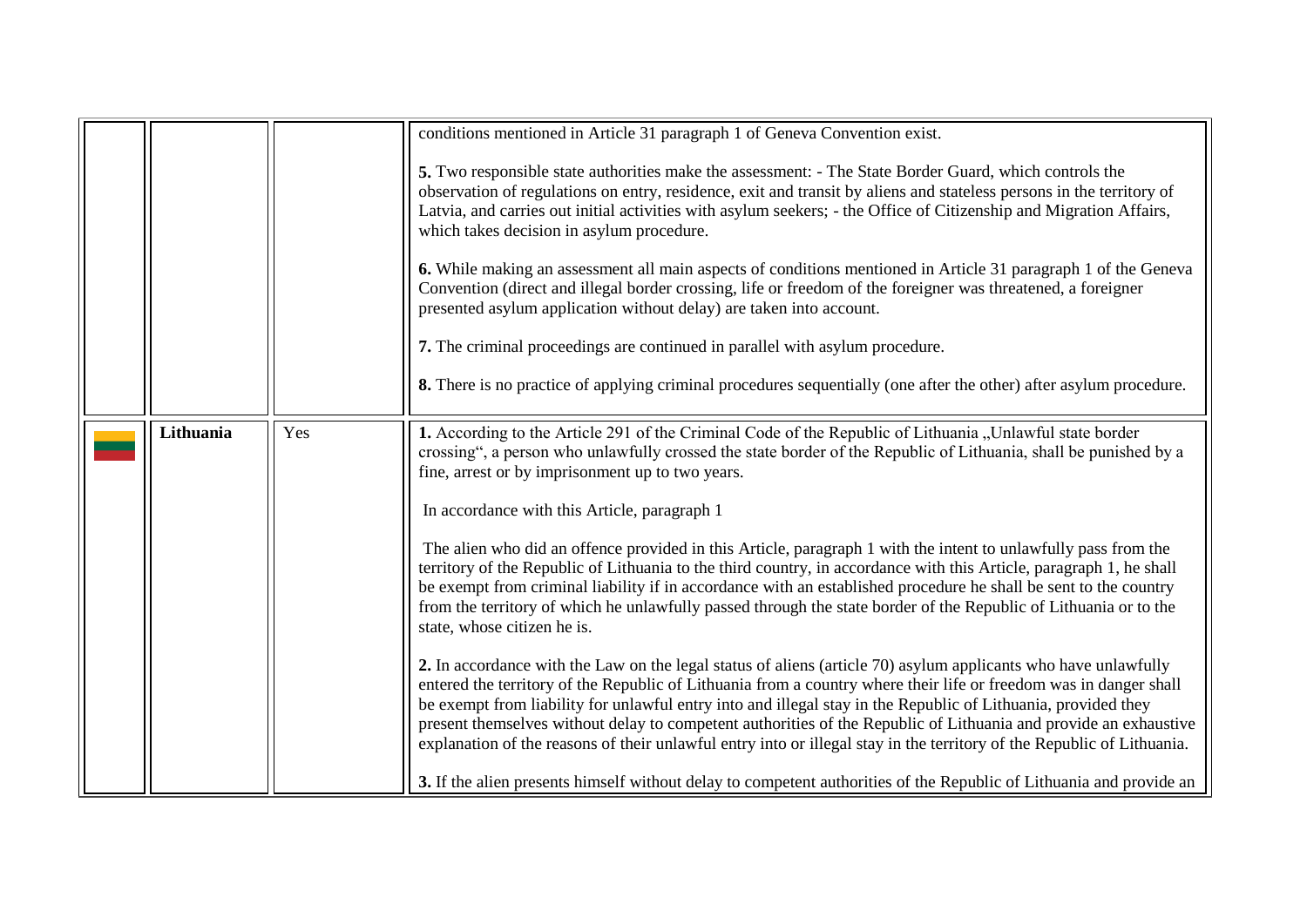<span id="page-14-0"></span>

|            |     | exhaustive explanation of the reasons of their unlawful entry into or illegal stay in the territory of the Republic of<br>Lithuania the criminal procedure is not initiated. If the alien submit asylum application after the criminal<br>procedure has been initiated in order to avoid liability then both procedures (asylum and criminal) are carried out<br>at the same time.<br>4. If the criminal investigation has been initiated, it is being continued. However, if there is evidence that the<br>alien unlawfully entered the Republic of Lithuania with the aim of asylum or if the alien unlawfully passed from<br>the territory of the Republic of Lithuania to the third country and can be sent to the country from the territory of<br>which he unlawfully passed through the state border or to the state, whose citizen he is, he/she shall be exempt<br>from the criminal liability and criminal investigation is terminated.<br>5. Decisions on asylum are taken by the Migration department. State Border Guard Service assesses the fact if the<br>alien presented himself without delay to competent authorities of the Republic of Lithuania with an asylum claim<br>and provided an exhaustive explanation of the reasons of their unlawful entry into or illegal stay in the territory of<br>the Republic of Lithuania.<br>6. Criminal investigation is not initiated if the alien presents himself without delay to competent authorities of the<br>Republic of Lithuania with an asylum claim and provides an exhaustive explanation of the reasons of their<br>unlawful entry into or illegal stay in the territory of the Republic of Lithuania.<br>7. Criminal investigation is not initiated if the alien presents himself without delay to competent authorities of the<br>Republic of Lithuania with an asylum claim and provides an exhaustive explanation of the reasons of their<br>unlawful entry into or illegal stay in the territory of the Republic of Lithuania.<br>8. If criminal investigation is initiated it is being continued irrespective of the asylum procedure. If the criminal<br>investigation was not initiated it will not be started irrespective of the decision to grant or not grant asylum. If<br>criminal investigation was terminated due to circumstances (the alien presented himself without delay to<br>competent authorities or the alien unlawfully passed from the territory of the Republic of Lithuania to the third<br>country and can be sent to the country from the territory of which he unlawfully passed through the state border<br>or to the state, whose citizen he is) the procedure is not renewed. |
|------------|-----|-------------------------------------------------------------------------------------------------------------------------------------------------------------------------------------------------------------------------------------------------------------------------------------------------------------------------------------------------------------------------------------------------------------------------------------------------------------------------------------------------------------------------------------------------------------------------------------------------------------------------------------------------------------------------------------------------------------------------------------------------------------------------------------------------------------------------------------------------------------------------------------------------------------------------------------------------------------------------------------------------------------------------------------------------------------------------------------------------------------------------------------------------------------------------------------------------------------------------------------------------------------------------------------------------------------------------------------------------------------------------------------------------------------------------------------------------------------------------------------------------------------------------------------------------------------------------------------------------------------------------------------------------------------------------------------------------------------------------------------------------------------------------------------------------------------------------------------------------------------------------------------------------------------------------------------------------------------------------------------------------------------------------------------------------------------------------------------------------------------------------------------------------------------------------------------------------------------------------------------------------------------------------------------------------------------------------------------------------------------------------------------------------------------------------------------------------------------------------------------------------------------------------------------------------------------------------------------------------------------------------------------------------------------------------------------------|
| Luxembourg | Yes | 1. Yes. Article 140 of the amended law of 29 August 2008 on free movement of persons and immigration<br>punishes any migrant who enters illegally in the territory or overstays his/her visa or residence permit with eight                                                                                                                                                                                                                                                                                                                                                                                                                                                                                                                                                                                                                                                                                                                                                                                                                                                                                                                                                                                                                                                                                                                                                                                                                                                                                                                                                                                                                                                                                                                                                                                                                                                                                                                                                                                                                                                                                                                                                                                                                                                                                                                                                                                                                                                                                                                                                                                                                                                               |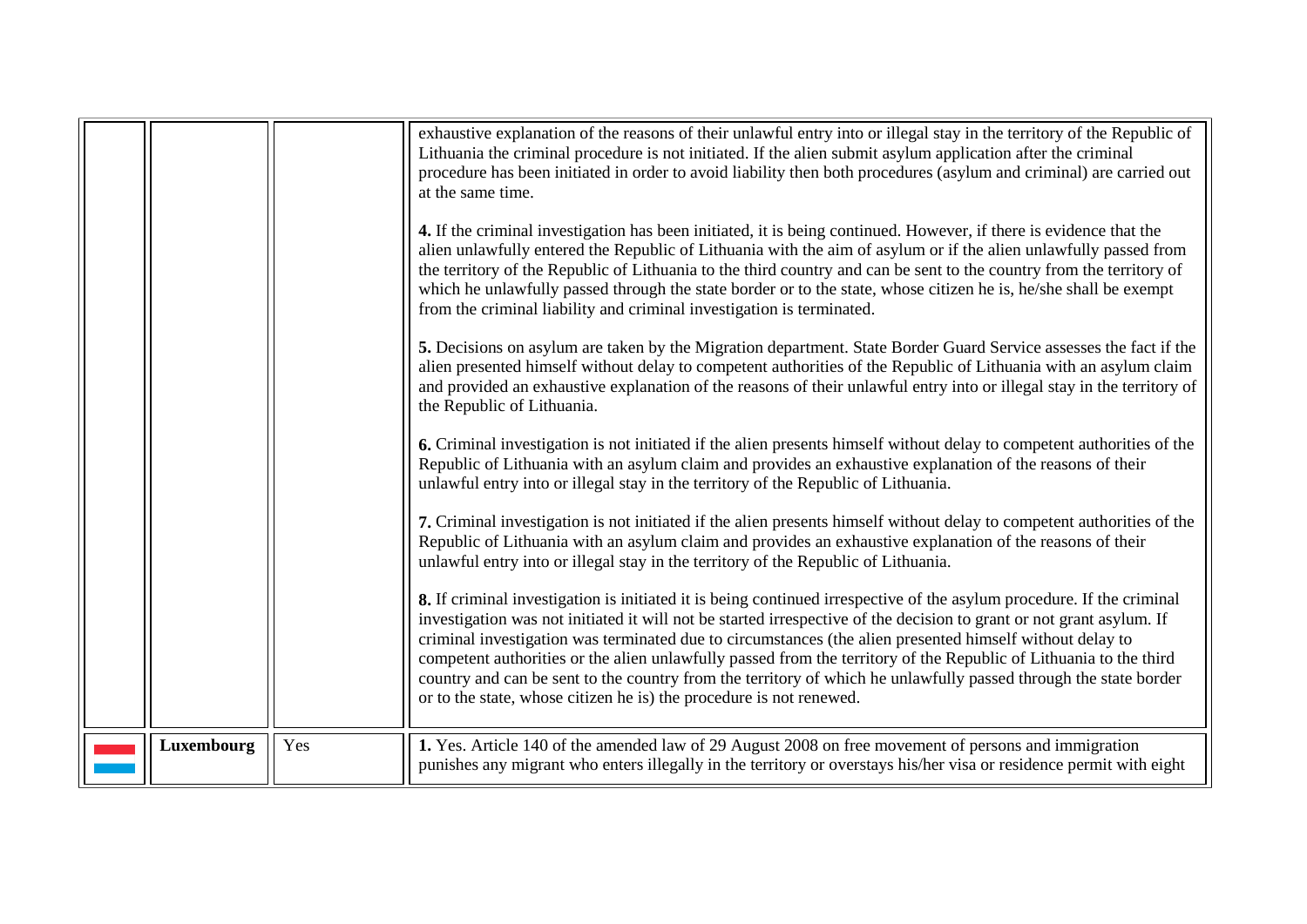|  | days up to one year in prison and/or a fine of 251 to 1250 euros.                                                                                                                                                                                                                                                                                                                                                                                                                                                                                                                                                                                                                                                                                                                                                                                                                                                                                                                                                                                             |
|--|---------------------------------------------------------------------------------------------------------------------------------------------------------------------------------------------------------------------------------------------------------------------------------------------------------------------------------------------------------------------------------------------------------------------------------------------------------------------------------------------------------------------------------------------------------------------------------------------------------------------------------------------------------------------------------------------------------------------------------------------------------------------------------------------------------------------------------------------------------------------------------------------------------------------------------------------------------------------------------------------------------------------------------------------------------------|
|  | 2. This disposition is not applied to international protection applicants except when their application has been<br>rejected and they have not fulfilled the obligation of leaving the country in the deadline given to them.                                                                                                                                                                                                                                                                                                                                                                                                                                                                                                                                                                                                                                                                                                                                                                                                                                 |
|  | 3. The public criminal action is a prerogative of the Luxembourgish public prosecutor which depends of the<br>Ministry of Justice. The criminal action can be started at the request of the of the Directorate of Immigration,<br>which depends of the Minister in charge of Immigration, based on the report of the Grand-ducal police or the<br>Inspectorate of labour and mines (article 133 in accordance with articles 136 $(1)$ and $(2)$ of the amended law of<br>29 August 2008). If the criminal proceedings have already started and the individual is in detention, the<br>international protection application does not stop the proceedings. However, in the case that there are merits for<br>granting international protection the public prosecutor will take these elements for dismiss the claim. If it<br>considers that the international protection application is unfounded and that it was introduced in order to stop the<br>criminal proceedings the public prosecutor and the instruction judge will continue with the proceedings. |
|  | 4. No.                                                                                                                                                                                                                                                                                                                                                                                                                                                                                                                                                                                                                                                                                                                                                                                                                                                                                                                                                                                                                                                        |
|  | 5. Normally a third-country national who enters illegally into the territory can apply for international protection<br>to the police in the moment s/he is detained. In that case the Grand-ducal police will send the individual to the<br>Directorate of Immigration which is the authority that processes the claim for the international protection claim.<br>The Judicial police will make the identity assessment and the travel itinerary of the international protection<br>applicant.                                                                                                                                                                                                                                                                                                                                                                                                                                                                                                                                                                |
|  | <b>6.</b> The Directorate of Immigration will evaluate the application on a case by case basis. The fact that the<br>international application was not introduced without delay does not exclude the analysis of the claim.                                                                                                                                                                                                                                                                                                                                                                                                                                                                                                                                                                                                                                                                                                                                                                                                                                   |
|  | 7. It is important to mention that international protection in Luxembourg comprehends refugee status as well as<br>subsidiary protection. The fact that the application does not fall on the scope of the Geneva Convention does not<br>prevent the Luxembourgish authorities to evaluating the application also in the scope of the subsidiary protection.<br>As we mentioned before the criminal proceedings are handled independently of the international protection<br>procedures but normally they are started at the request of the Directorate of Immigration.                                                                                                                                                                                                                                                                                                                                                                                                                                                                                        |
|  | 8. - the refusal to grant international protection to the foreigner was taken, If the international protection<br>application was refused and the applicant does not fulfil the order to leave the country in the deadline established<br>in the refusal decision (normally 30 days after the decision is notified and no other recourse is available) the                                                                                                                                                                                                                                                                                                                                                                                                                                                                                                                                                                                                                                                                                                    |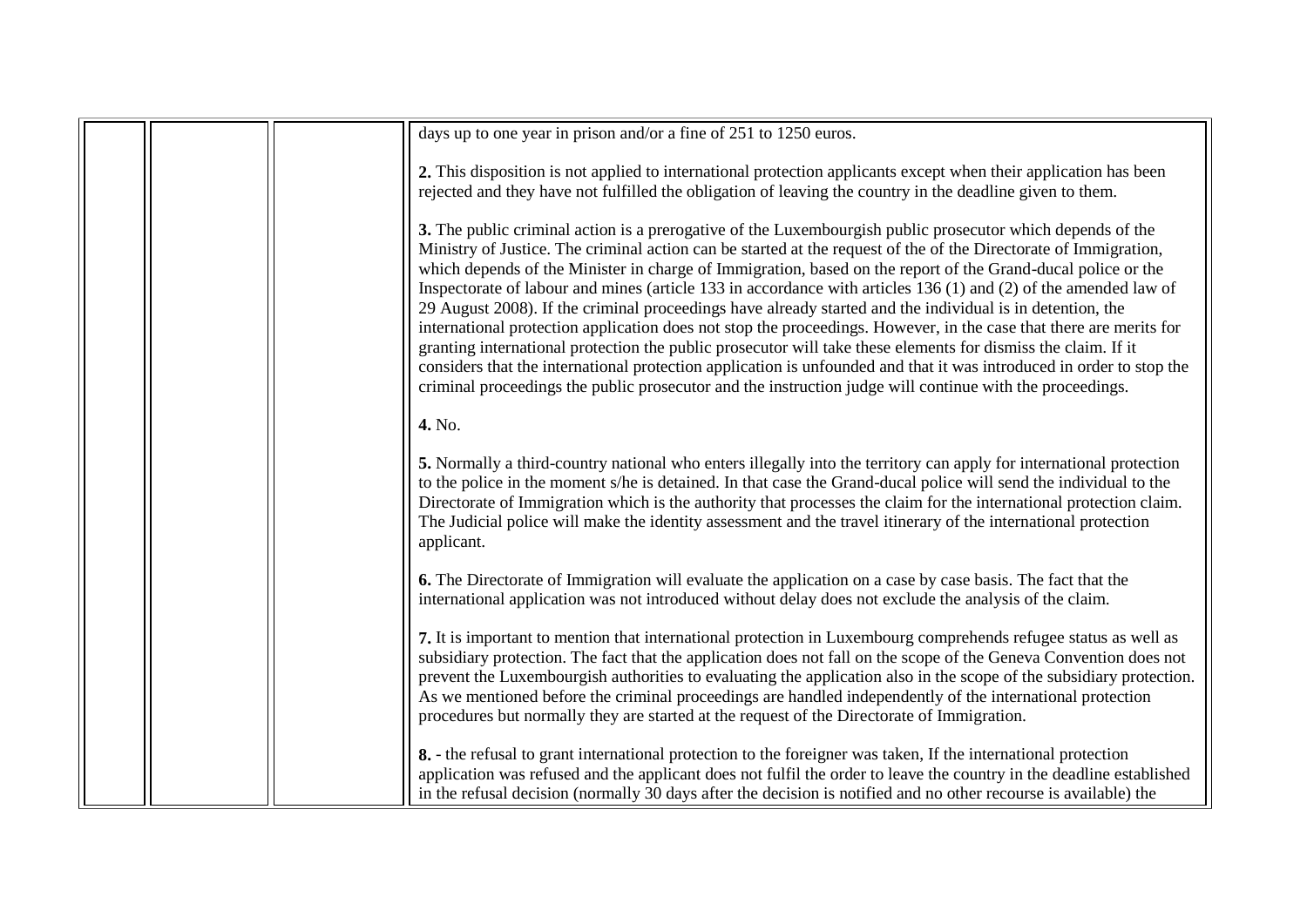<span id="page-16-0"></span>

|                    |     | criminal procedure can be applied. However, this is rarely used because this can obstruct the forced return of the<br>rejected international protection applicant. - the international protection (refugee or subsidiary status) was granted<br>to foreigner. If the international protection is granted no criminal procedure is introduced. Does your country<br>have the lists of safe/unsafe third countries? Yes. Luxembourg has a list of safe third countries of countries of<br>origin : Albania, Benin (only for men), Bosnia-Herzegovina, Cape Verde, Ghana (only for men), Kosovo,<br>Macedonia, Montenegro, Senegal Serbia, Ukraine. |
|--------------------|-----|--------------------------------------------------------------------------------------------------------------------------------------------------------------------------------------------------------------------------------------------------------------------------------------------------------------------------------------------------------------------------------------------------------------------------------------------------------------------------------------------------------------------------------------------------------------------------------------------------------------------------------------------------|
| <b>Netherlands</b> | Yes | 1. Answer to Question 1 to 4:                                                                                                                                                                                                                                                                                                                                                                                                                                                                                                                                                                                                                    |
|                    |     | A. Administrative law                                                                                                                                                                                                                                                                                                                                                                                                                                                                                                                                                                                                                            |
|                    |     | Administrative law does not provide for a penalty for merely entering the territory irregularly.                                                                                                                                                                                                                                                                                                                                                                                                                                                                                                                                                 |
|                    |     | In Vreemdelingenwet/Aliens Law, article 46, para 2 under b is stated: In secondary legislation additional<br>provisions can be made concerning: The obligations a person has to meet in view of border control.                                                                                                                                                                                                                                                                                                                                                                                                                                  |
|                    |     | In administrative law a maximum penalty of six months detention or a fine with a maximum of $\epsilon$ 4050,- is<br>introduced for not showing a travel document when asked for it by a border guard. This penalty is also applied<br>for not complying with the requirements specified in Annex VI Schengen Borders Code:                                                                                                                                                                                                                                                                                                                       |
|                    |     | See article 108, para 1, Vreemdelingenwet (Aliens Law)                                                                                                                                                                                                                                                                                                                                                                                                                                                                                                                                                                                           |
|                    |     | In article 4.5, para 1 under a, Vreemdelingenbesluit is stated: The foreigner who enters the Netherlands is<br>obliged, if asked so by a civil servant belonging to the border authority, to show or hand over the document<br>which is in his possession, which allows him/her to cross the border, the necessary visa (long term or short term<br>visa) or transit visa.                                                                                                                                                                                                                                                                       |
|                    |     | See article 7.1h Voorschrift Vreemdelingen (Aliens Statute)                                                                                                                                                                                                                                                                                                                                                                                                                                                                                                                                                                                      |
|                    |     | <b>B.</b> Criminal law                                                                                                                                                                                                                                                                                                                                                                                                                                                                                                                                                                                                                           |
|                    |     | Though mere entering the national territory irregularly is not a criminal offense in criminal law, a person risks a<br>maximum penalty of six years or a fine with a maximum of $\epsilon$ 81.000 for using a false travel document when<br>crossing the border. This also applies if the person uses a stolen or missed travel document or a travel document                                                                                                                                                                                                                                                                                    |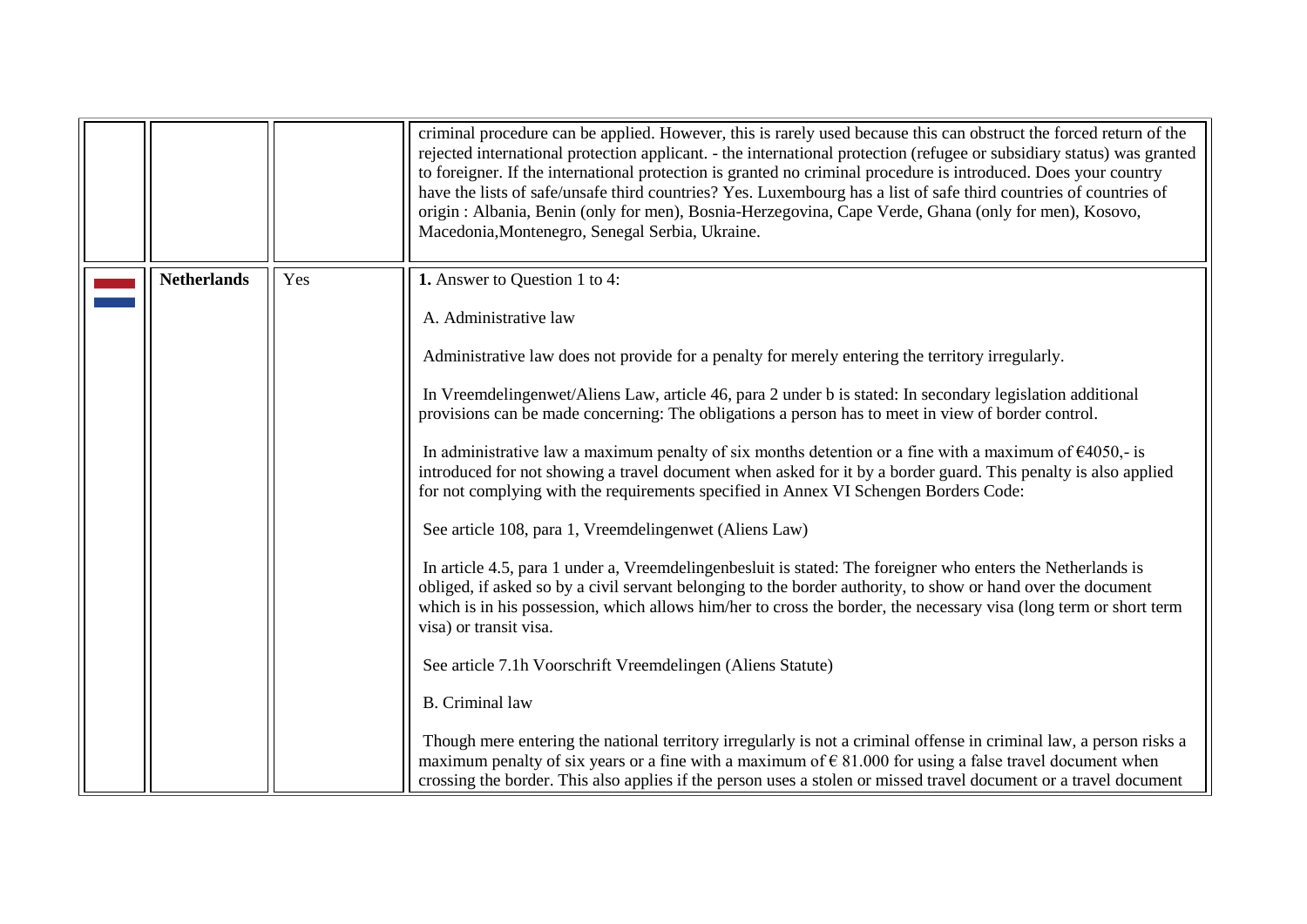<span id="page-17-0"></span>

|               |     | or identity document which does not contain his identity.                                                                                                                                                                                                                                                                                                                                                                                                                                                                                                                              |
|---------------|-----|----------------------------------------------------------------------------------------------------------------------------------------------------------------------------------------------------------------------------------------------------------------------------------------------------------------------------------------------------------------------------------------------------------------------------------------------------------------------------------------------------------------------------------------------------------------------------------------|
|               |     | See article 231, para 2, Wetboek van Strafrecht (Penal law)                                                                                                                                                                                                                                                                                                                                                                                                                                                                                                                            |
|               |     | 2. see answer to Question 1                                                                                                                                                                                                                                                                                                                                                                                                                                                                                                                                                            |
|               |     | 3. see answer to Question 1                                                                                                                                                                                                                                                                                                                                                                                                                                                                                                                                                            |
|               |     | 4. see answer to Question 1                                                                                                                                                                                                                                                                                                                                                                                                                                                                                                                                                            |
|               |     | 5. The Dutch Immigration and Naturalisation Service (IND) assesses all claims for international protection.                                                                                                                                                                                                                                                                                                                                                                                                                                                                            |
|               |     | 6. This depends whether the applicant used forged documents to escape (no consequences at all) or used them<br>merely to mislead the authorities by presenting false information or documents with respect to his or her identity<br>and/or nationality, that could have had a negative impact on the decision, or if the applicant has in bad faith<br>destroyed or disposed of an identity or travel document that would have helped establish his or her identity or<br>nationality (possible rejection as manifestly ill founded).                                                 |
|               |     | 7. Also in that case the criminal proceedings are terminated. The only relevant question to be answered is<br>whether a first application for asylum in the Netherlands is made. As soon as this is the case no persecution is<br>possible. This was clarified in a judgment. The case concerned an applicant who on a trip from Norway to<br>Canada showed false documents on leaving for Canada. The rule that the public persecutor/DA cannot persecute<br>for using false documents also applies in that case.<br>http://deeplink.rechtspraak.nl/uitspraak?id=ECLI:NL:HR:2015:1093 |
|               |     | 8. When an application is granted there will be no persecution on having false or forged documents. When the<br>application is dismissed the District Attorney might resume his persecution.                                                                                                                                                                                                                                                                                                                                                                                           |
| <b>Poland</b> | Yes | 1. Legal responsibility of foreigners crossing the border in violation of the relevant regulations is stipulated in the<br>following regulations:                                                                                                                                                                                                                                                                                                                                                                                                                                      |
|               |     | □ Act of 6 June 1997 Penal Code                                                                                                                                                                                                                                                                                                                                                                                                                                                                                                                                                        |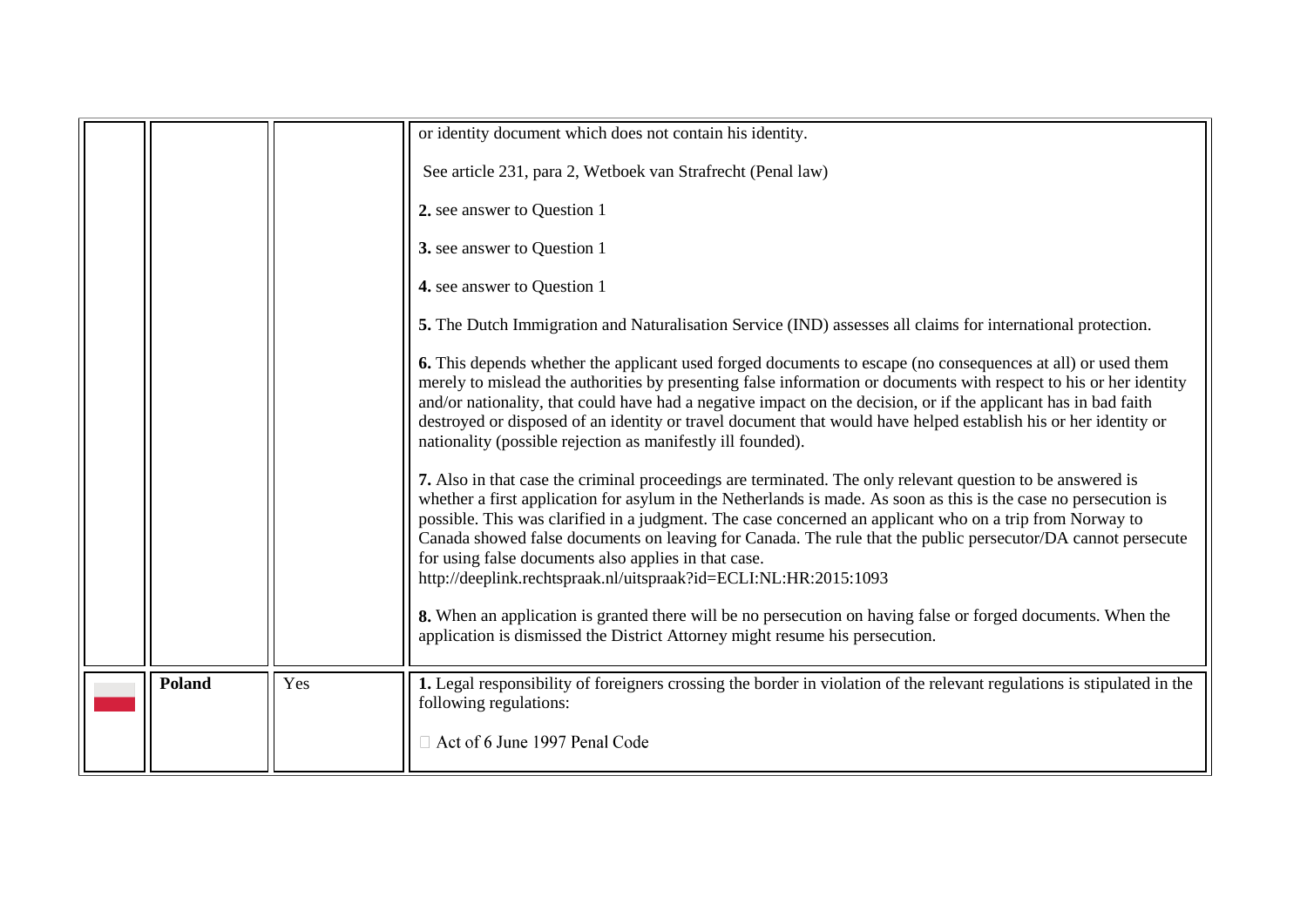| Article 264                                                                                                                                                                                                                                                                                                                                                                                                                                                                                                                                                                                                                                                                                                                                                                                                                                                                                                                                                                                                                                                                                                  |
|--------------------------------------------------------------------------------------------------------------------------------------------------------------------------------------------------------------------------------------------------------------------------------------------------------------------------------------------------------------------------------------------------------------------------------------------------------------------------------------------------------------------------------------------------------------------------------------------------------------------------------------------------------------------------------------------------------------------------------------------------------------------------------------------------------------------------------------------------------------------------------------------------------------------------------------------------------------------------------------------------------------------------------------------------------------------------------------------------------------|
| §2. Whoever crosses the border of the Republic of Poland in violation of the relevant regulations with the use of<br>violence, threats or deceit or in co-operation with other persons shall be subject to the penalty of deprivation of<br>liberty for up to 3 years.                                                                                                                                                                                                                                                                                                                                                                                                                                                                                                                                                                                                                                                                                                                                                                                                                                       |
| §3. Whoever organizes the crossing of the border of the Republic of Poland for other persons in violation of the<br>relevant regulations shall be subject to the penalty of deprivation of liberty for a term of between 6 months and 8<br>years.                                                                                                                                                                                                                                                                                                                                                                                                                                                                                                                                                                                                                                                                                                                                                                                                                                                            |
| □ Act of 20 May 197a1 Petty offence Code                                                                                                                                                                                                                                                                                                                                                                                                                                                                                                                                                                                                                                                                                                                                                                                                                                                                                                                                                                                                                                                                     |
| Article 49a                                                                                                                                                                                                                                                                                                                                                                                                                                                                                                                                                                                                                                                                                                                                                                                                                                                                                                                                                                                                                                                                                                  |
| §1. Whoever crosses the border of the Republic of Poland in violation of the relevant regulations shall be subject<br>to a fine.                                                                                                                                                                                                                                                                                                                                                                                                                                                                                                                                                                                                                                                                                                                                                                                                                                                                                                                                                                             |
| §2. Attempt and help are subject to a penalty.                                                                                                                                                                                                                                                                                                                                                                                                                                                                                                                                                                                                                                                                                                                                                                                                                                                                                                                                                                                                                                                               |
| 2. In case of illegal crossing of the border by a foreigner and submitting the application for the refugee status the<br>penal procedure and the administrative procedure for granting the refugee status are conducted simultaneously.<br>Following to article 23 of the Act of 13 June 2003 on granting protection to foreigners within the territory of the<br>Republic of Poland the Head of the Office for Foreigners is granting or refusing the refugee status. The foreigner<br>is submitting the application for the international protection to the Head of the Office for Foreigners via the<br>commander of Border Guard division or commander of the Border Guard post. In such situations the organ<br>conducting penal procedure, depending on the circumstances, suspends the penal procedure until the end of<br>procedure of verification of premises for granting the refugee status or independently of the administrative<br>procedure can bring the case to the court that shall decide about existence of conditions mentioned in article 31<br>paragraph 1 of the Geneva convention. |
| 3. See above.                                                                                                                                                                                                                                                                                                                                                                                                                                                                                                                                                                                                                                                                                                                                                                                                                                                                                                                                                                                                                                                                                                |
| 4. There is no data about such cases.                                                                                                                                                                                                                                                                                                                                                                                                                                                                                                                                                                                                                                                                                                                                                                                                                                                                                                                                                                                                                                                                        |
| 5. The organ conducting preparatory procedure or the court deciding on the case make the assessment whether in                                                                                                                                                                                                                                                                                                                                                                                                                                                                                                                                                                                                                                                                                                                                                                                                                                                                                                                                                                                               |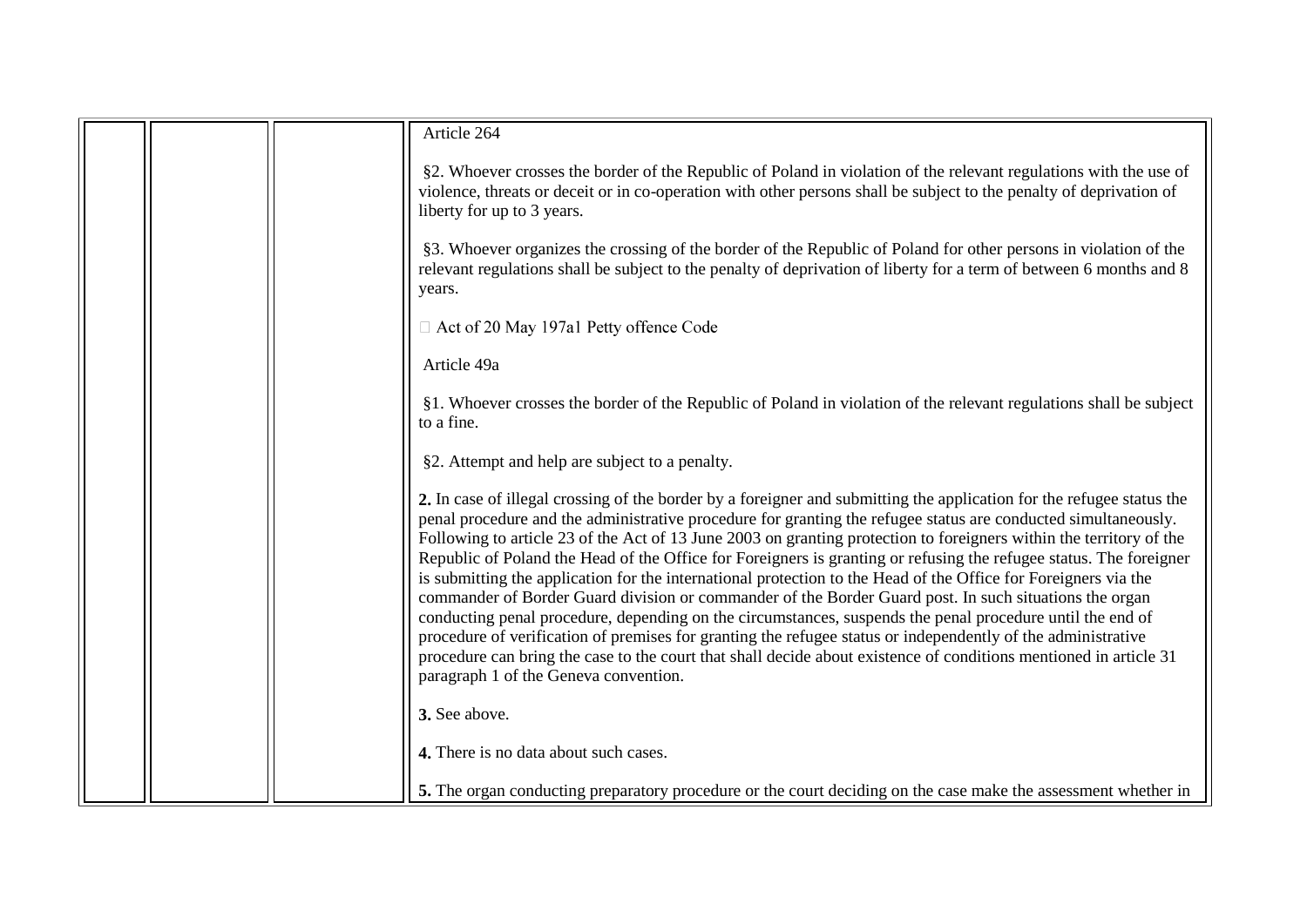<span id="page-19-0"></span>

|          |     | each individual case the conditions mentioned in Article 31 paragraph 1 of the Geneva Convention exist. In case<br>of suspension of the penal procedure the opinion of the Head of the Office for Foreigners who is granting or<br>refusing the refugee status, shall be useful. The foreigner is submitting the application for the international<br>protection to the Head of the Office for Foreigners via the commander of Border Guard division or commander<br>of the Border Guard post.<br>6. While assessing premises for not imposing penalties on account of illegal entry or stay of refugees conditions<br>referred to in Article 31 paragraph 1 of the Geneva Convention are examined by the Border Guard in the<br>preliminary stage of verification (coming directly from a territory where their life or freedom was threatened in<br>the sense of article 1, enter or are present in their territory without authorization, provided they present<br>themselves without delay to the authorities and show good cause for their illegal entry or presence, the opinion of<br>the Head of the Office for Foreigners who is granting or refusing the refugee status, shall be useful.<br>7. If conditions referred to in Article 31 paragraph 1 of the Geneva Convention do not exist than, according to<br>Polish penal procedure there are no premises for not initiating or dismissing the penal proceeding conducted in<br>relation to the crime or offence connected to the illegal crossing of the border or staying within the territory of the<br>Republic of Poland.<br>8. When the penal proceeding and the administrative proceeding for granting the refugee status are conducted<br>simultaneously and the penal proceeding is suspended until the end verification of premises by the Head of the<br>Office for Foreigners, then in case of negative decision on granting international protection or decision granting<br>subsidiary protection (which means that conditions from Article 31 paragraph 1 of the Geneva Convention are |
|----------|-----|--------------------------------------------------------------------------------------------------------------------------------------------------------------------------------------------------------------------------------------------------------------------------------------------------------------------------------------------------------------------------------------------------------------------------------------------------------------------------------------------------------------------------------------------------------------------------------------------------------------------------------------------------------------------------------------------------------------------------------------------------------------------------------------------------------------------------------------------------------------------------------------------------------------------------------------------------------------------------------------------------------------------------------------------------------------------------------------------------------------------------------------------------------------------------------------------------------------------------------------------------------------------------------------------------------------------------------------------------------------------------------------------------------------------------------------------------------------------------------------------------------------------------------------------------------------------------------------------------------------------------------------------------------------------------------------------------------------------------------------------------------------------------------------------------------------------------------------------------------------------------------------------------------------------------------------------------------------------------------------------------------------------------------------------------------------------|
|          |     | not fulfilled), there are no premises to dismiss the penal proceeding.                                                                                                                                                                                                                                                                                                                                                                                                                                                                                                                                                                                                                                                                                                                                                                                                                                                                                                                                                                                                                                                                                                                                                                                                                                                                                                                                                                                                                                                                                                                                                                                                                                                                                                                                                                                                                                                                                                                                                                                             |
| Portugal | Yes | 1. No. According to nÂ <sup>o</sup> .1 of Article 138 of Law 23/2007 of July 4 as amended by Law 29/2012 of August 9, the<br>foreigner who comes or remains illegally in Portugal is notified by Immigration and Borders Service in order to<br>leave voluntarily the country within the required period (between 10 and 20 days). If the foreigner tries to cross<br>illegally the border through an external border post, his/her entry is denied, according to nÂ <sup>o</sup> 1 of Article 32 of<br>Law 23/2007 of July 4 as amended by Law 29/2012 of August 9. Criminal proceedings are only foreseen when<br>the foreigner violates the re-entry ban in the country (according to the Article 187 of Law 29/2013 of April 19)<br>and he/she incurs in a penalty of two years in prison or in a fine of up to a hundred days.<br>$2. -$                                                                                                                                                                                                                                                                                                                                                                                                                                                                                                                                                                                                                                                                                                                                                                                                                                                                                                                                                                                                                                                                                                                                                                                                                      |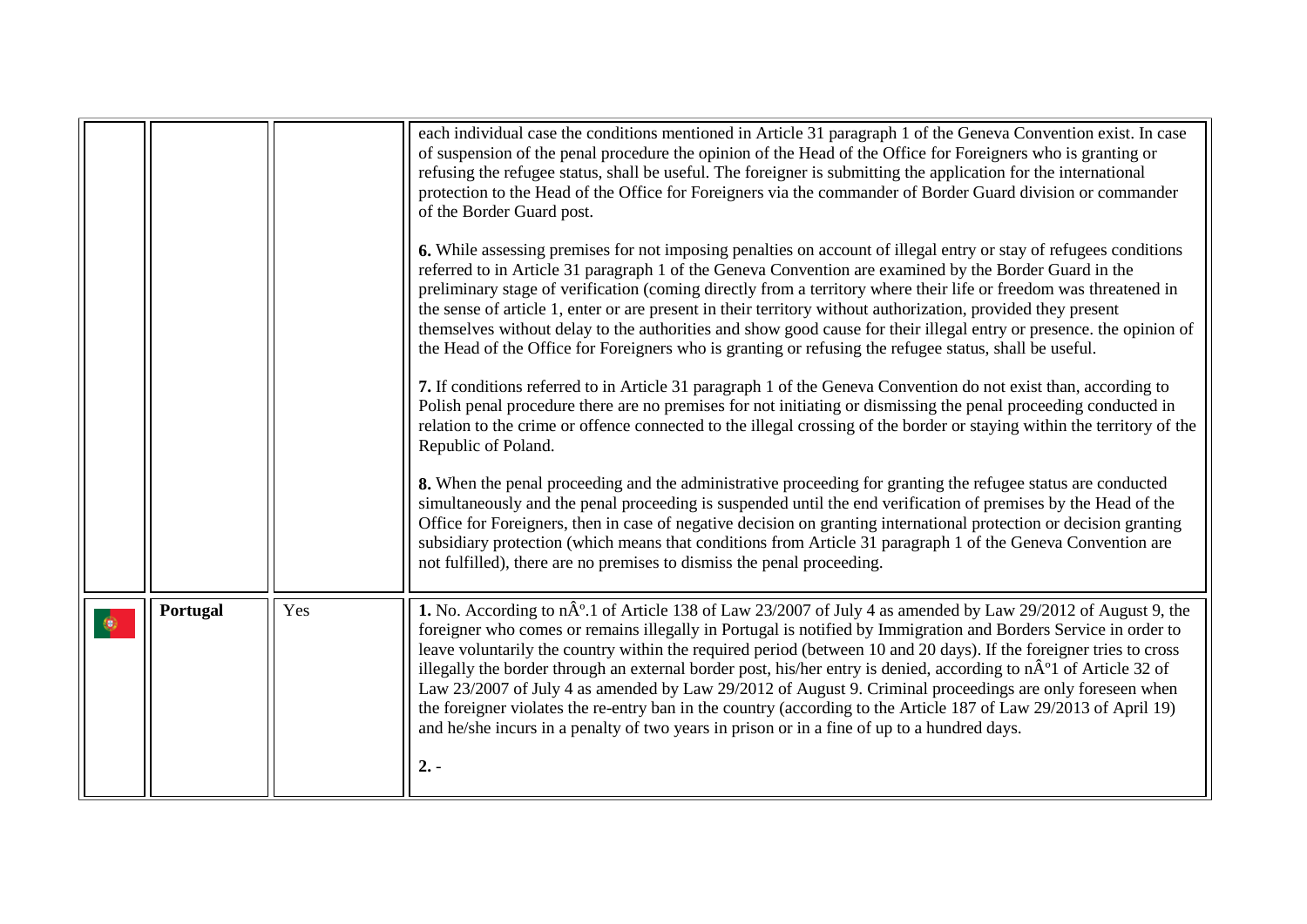<span id="page-20-0"></span>

|               |                 |     | 3. In all situations mentioned in question number 1, according to Article 12 of Law 27/2008 of June 30 as<br>amended by Law 26/2014 of May 5, if a foreigner requests for asylum or international protection, the law<br>determines the suspension of any administrative procedure (entry refusal or removal).<br>4. See answers above.<br>5. See answers above.<br>6. See answers above.<br>7. See answers above.<br>8. See answers above.                                                                                                                                                                                                                                                                                                                                                                                                                                                                                                                                                                                                                                                                                                                                                                                                                                                                                                                                                                                                                                                                                                                                                                                                                                                                                                                                      |
|---------------|-----------------|-----|----------------------------------------------------------------------------------------------------------------------------------------------------------------------------------------------------------------------------------------------------------------------------------------------------------------------------------------------------------------------------------------------------------------------------------------------------------------------------------------------------------------------------------------------------------------------------------------------------------------------------------------------------------------------------------------------------------------------------------------------------------------------------------------------------------------------------------------------------------------------------------------------------------------------------------------------------------------------------------------------------------------------------------------------------------------------------------------------------------------------------------------------------------------------------------------------------------------------------------------------------------------------------------------------------------------------------------------------------------------------------------------------------------------------------------------------------------------------------------------------------------------------------------------------------------------------------------------------------------------------------------------------------------------------------------------------------------------------------------------------------------------------------------|
| <b>Slovak</b> | <b>Republic</b> | Yes | 1. Criminal Code of the Slovak Republic (Act 300/2005 Coll.) recognizes only two cases of crimes that are<br>related to crossing of the state border (regardless of the subject committing the crime) and thus constitute a<br>criminal liability– one is the violent crossing of the state border according to art. 354 (using violence or threat of<br>direct violence, whereas "violence" is defined in the CC, art. 122 para 7) and the other is illicit crossing of the<br>state border (violating international flight regulation by entering the territory of the Slovak Republic using an<br>aircraft).<br>Otherwise, cases of unauthorised crossing of the state border are regulated in Act on the Residence of Foreigners<br>art. 2 para 1 letter g) as administrative delict (art. 116 para 1). This means, if a person crosses an external border<br>illegally or intentionally avoids border checks or is liable for committing an administrative delict (not criminally<br>liable) and can be a subject of administrative proceedings and subsequently a a fine up to 1600 Euros. 2. N/A for<br>administrative delicts. Only applicable in cases of committing a crime of violent crossing of the state borders or<br>illicit crossing by aircraft (as mentioned above). In such cases all the conditions for initiation of a criminal<br>proceedings against him/her are fulfilled.<br>3. N/A for administrative delicts. Only applicable for crimes of violent crossing of the state border and illicit<br>crossing of the state border, as stated in the first question- in such cases both procedures can be conducted<br>simultaneously.<br>4. N/A for administrative delicts Only applicable for crimes of violent crossing of the state border and illicit |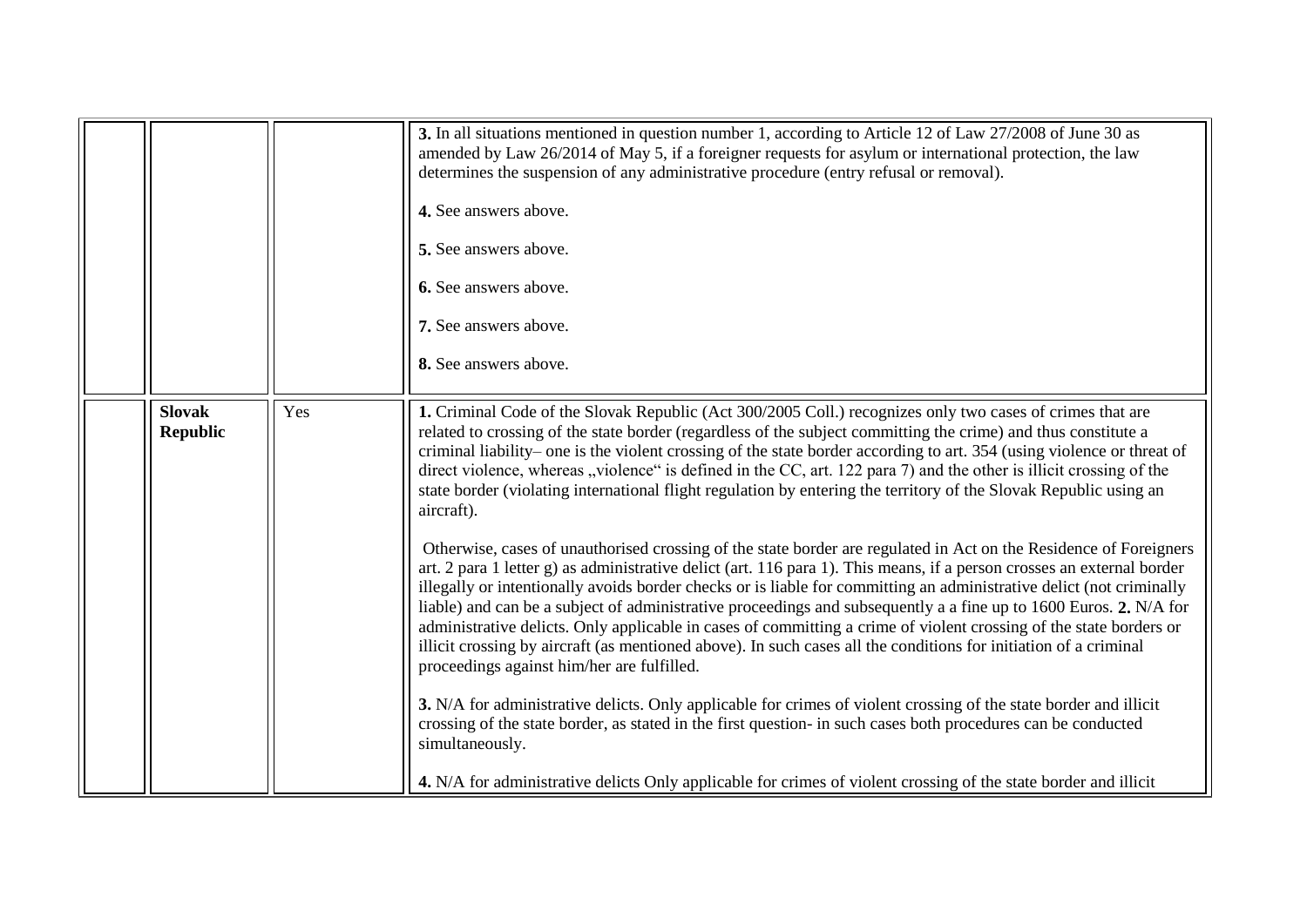<span id="page-21-0"></span>

|                 |     | crossing of the state border: In its statistical database General Prosecutor $\hat{A}$ 's Office does not have a record of                                                                                                            |
|-----------------|-----|---------------------------------------------------------------------------------------------------------------------------------------------------------------------------------------------------------------------------------------|
|                 |     | suspending the criminal proceedings due to the inadmissibility of proceedings based on an international                                                                                                                               |
|                 |     | agreement, in this case based on conditions mentioned in Article 31 para 1 of Geneva Convention.                                                                                                                                      |
|                 |     | 5. N/A for administrative delicts. Only applicable for crimes of violent crossing of the state border and illicit                                                                                                                     |
|                 |     | crossing of the state border. In these cases making an assessment whether in each individual case the conditions                                                                                                                      |
|                 |     | mentioned in Article 31 paragraph 1 of the Geneva Convention exist is reserved for law enforcement authorities<br>(prosecutor, investigator).                                                                                         |
|                 |     | 6. N/A for administrative delicts. Only applicable for crimes of violent crossing of the state border and illicit                                                                                                                     |
|                 |     | crossing of the state border. All cases of the violent crossing or illicit crossing of the state border must be                                                                                                                       |
|                 |     | assessed individually for whether the conditions for suspension of criminal proceedings are met in line with the                                                                                                                      |
|                 |     | reasons in Article 31 paragraph 1 of the Geneva Convention.                                                                                                                                                                           |
|                 |     | 7. N/A for administrative delicts.                                                                                                                                                                                                    |
|                 |     | In case a foreigner enters the territory of the Slovak Republic committing a crime of violent crossing of the state                                                                                                                   |
|                 |     | border or illicit crossing of the state border, the fact whether the country he/she came from has ratified the<br>Geneva Convention or whether it is a "safe country" does not play any role and thus the asylum application          |
|                 |     | cannot be a reason for the suspension of the criminal proceedings-criminal proceedings continue.                                                                                                                                      |
|                 |     | 8. N/A for administrative delicts. Applicable only for the two crimes mentioned above. - If the application for                                                                                                                       |
|                 |     | asylum has been rejected there are no obstacles for the initiation of the criminal proceedings. - In case the                                                                                                                         |
|                 |     | international protection was granted, it is likely that the conditions under Article 31 paragraph 1 of the Geneva<br>Convention have been fulfilled and so the reasons for suspension/not initiation of the criminal proceedings, due |
|                 |     | to the inadmissibility of the proceedings based on an international agreement, exist.                                                                                                                                                 |
|                 |     |                                                                                                                                                                                                                                       |
| <b>Slovenia</b> | Yes | 1. no                                                                                                                                                                                                                                 |
|                 |     | 2. n.a.                                                                                                                                                                                                                               |
|                 |     |                                                                                                                                                                                                                                       |
|                 |     | 3. n.a.                                                                                                                                                                                                                               |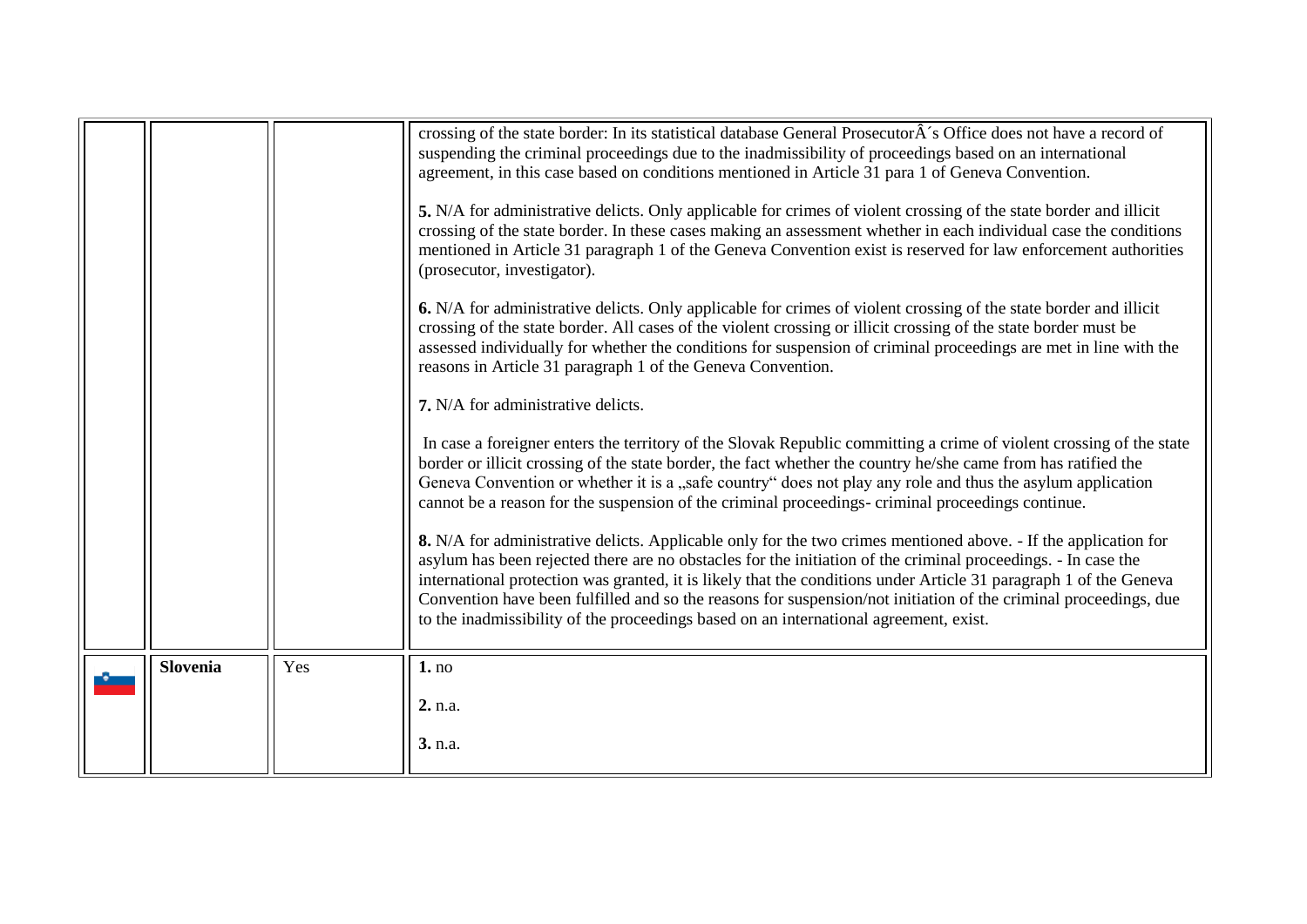<span id="page-22-1"></span><span id="page-22-0"></span>

|                |               |     | 4. n.a.<br>5. n.a.<br>6. n.a.<br><b>7.</b> n.a.<br>8. n.a.                                                                                                                                                                                                                                                                                                                                                                                                                                                                                                                                                                                                                                                                                                                                                                                                                                                                                                                                                                                                                                                                                                                                                                                        |
|----------------|---------------|-----|---------------------------------------------------------------------------------------------------------------------------------------------------------------------------------------------------------------------------------------------------------------------------------------------------------------------------------------------------------------------------------------------------------------------------------------------------------------------------------------------------------------------------------------------------------------------------------------------------------------------------------------------------------------------------------------------------------------------------------------------------------------------------------------------------------------------------------------------------------------------------------------------------------------------------------------------------------------------------------------------------------------------------------------------------------------------------------------------------------------------------------------------------------------------------------------------------------------------------------------------------|
|                | <b>Sweden</b> | Yes | 1. Yes in some cases. According to Section 20 $\hat{A}\hat{\S}$ 4 in the Swedish Aliens Act, a foreigner who intentionally in<br>an unauthorized way crosses an outer border according to the Schengen Convention can be fined or sentenced to<br>prison for up to a year.<br>2. There are no exceptions according to the law. However cases are probably very few since an outer border<br>would be airports with connections outside the Schengen territory and also Swedish sea border.<br>3. Both procedures may be applied simultaneously.<br>4. Not to the knowledge of the Migration Agency. Note that the Agency does not handle criminal investigations.<br>5. The prosecutor and ultimately the Criminal Court.<br>6. No information available. Cases are very few and no case law has been developed.<br>7. Ratification of the Geneva Convention would not be a criteria but rather if that country is a safe third country<br>according to art 38 of the Procedural Directive (2013/32/EU). The question of termination would be determined<br>on a case by case basis depending on a weighing of the interest to enforce the law against the interest of a swift<br>expulsion.<br>8. Both procedures may be applied simultaneously. |
| ↘∠<br>$\times$ | <b>United</b> | Yes | 1. Section 31 of the Immigration and Asylum Act 1999 mirrors Article 31 of the Refugee Convention and affords<br>a refugee, who has presented himself to the UK authorities without delay, showed good cause for his illegal entry                                                                                                                                                                                                                                                                                                                                                                                                                                                                                                                                                                                                                                                                                                                                                                                                                                                                                                                                                                                                                |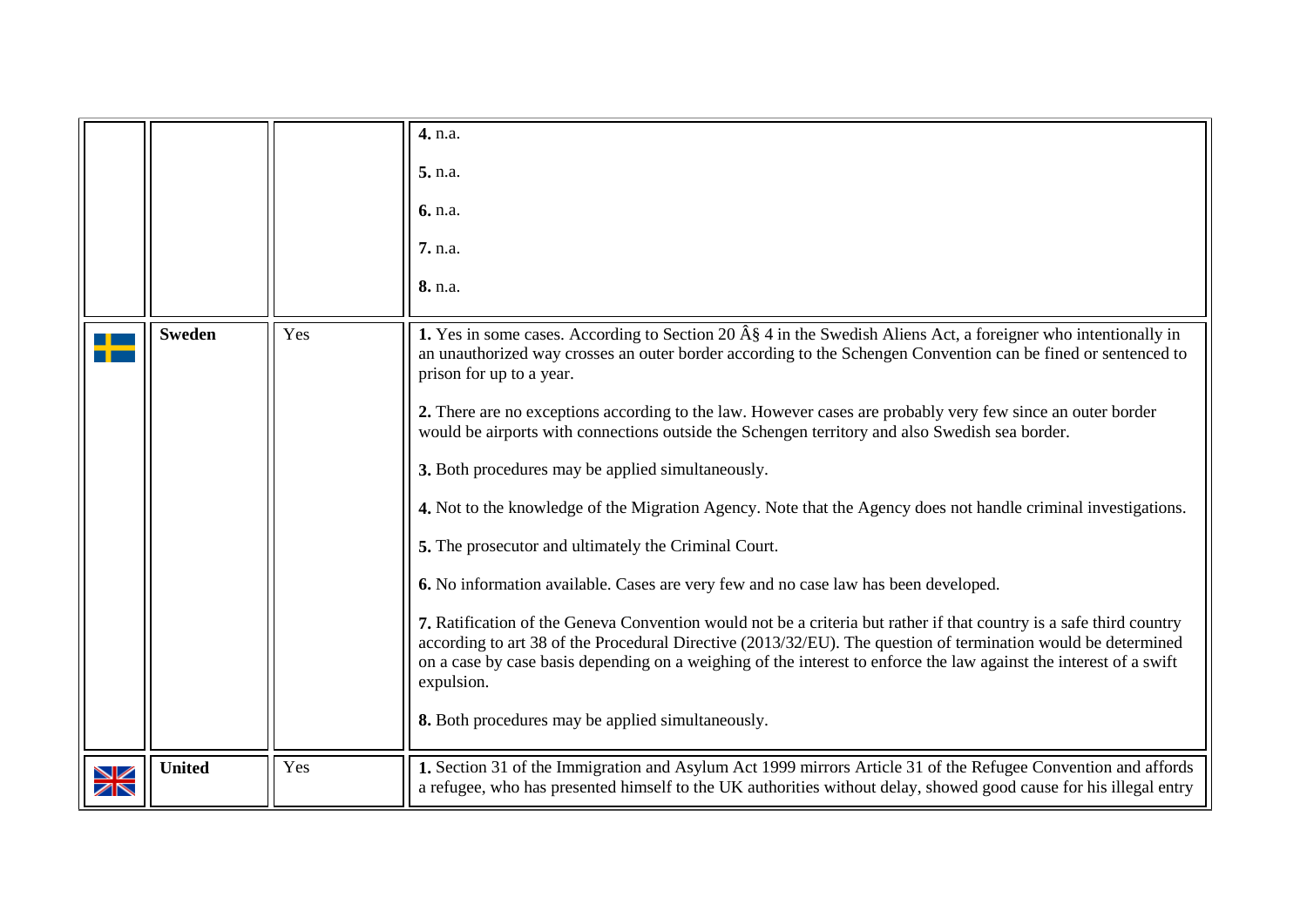| <b>Kingdom</b> | or presence and has made a claim for asylum as soon as was reasonably practicable, protection in England Wales<br>and Northern Ireland against prosecution for a number of offences connected to the use of forged documents and<br>deception. See section 31 of the Immigration and Asylum Act 1999 for the relevant offences. See Section 31 of<br>the Immigration And Asylum Act 1999 and Article 31 of the 1951 Refugee Convention for the interim<br>instruction                                                                                                                                                                                                                                                                                                                                                                                                       |
|----------------|-----------------------------------------------------------------------------------------------------------------------------------------------------------------------------------------------------------------------------------------------------------------------------------------------------------------------------------------------------------------------------------------------------------------------------------------------------------------------------------------------------------------------------------------------------------------------------------------------------------------------------------------------------------------------------------------------------------------------------------------------------------------------------------------------------------------------------------------------------------------------------|
|                | 2. Section 31 of the Immigration and Asylum Act 1999 mirrors Article 31 of the Refugee Convention and affords<br>a refugee, who has presented himself to the UK authorities without delay, showed good cause for his illegal entry<br>or presence and has made a claim for asylum as soon as was reasonably practicable, protection in England Wales<br>and Northern Ireland against prosecution for a number of offences connected to the use of forged documents and<br>deception. See section 31 of the Immigration and Asylum Act 1999 for the relevant offences. See Section 31 of<br>the Immigration And Asylum Act 1999 and Article 31 of the 1951 Refugee Convention for the interim<br>instruction                                                                                                                                                                 |
|                | 3. If there is evidence to suggest that the asylum seeker may meet the requirements and a section 31 defence does<br>or might apply, the criminal investigation will usually be placed on hold until the outcome of the asylum claim is<br>known but this is a decision for the Crown Prosecution Service, it is not a decision made by the asylum decision<br>maker.                                                                                                                                                                                                                                                                                                                                                                                                                                                                                                       |
|                | 4. The Home Office provides information and evidence to the Crown Prosecution Service (CPS), which is<br>relevant to the assessment of whether or not a defence under section 31 of the 1999 Act may apply. It is always<br>for the CPS to take the final decision as to whether there is sufficient evidence and whether it is in the public<br>interest to proceed with a criminal prosecution. If the individual has already been granted asylum, or if it appears<br>likely that they will be granted asylum, then the CPS would probably not consider a criminal prosecution to be in<br>the public interest. However, this decision is entirely for the CPS to take, the Home Office are not responsible for<br>deciding whether to prosecute. Consideration of the asylum claim continues separately to the consideration of<br>whether to prosecute the individual. |
|                | 5. The Home Office provides information and evidence to the Crown Prosecution Service (CPS), which is<br>relevant to the assessment of whether or not a defence under section 31 of the 1999 Act may apply. It is always<br>for the CPS to take the final decision as to whether there is sufficient evidence and whether it is in the public<br>interest to proceed with a criminal prosecution. If the individual has already been granted asylum, or if it appears<br>likely that they will be granted asylum, then the CPS would probably not consider a criminal prosecution to be in<br>the public interest. However, this decision is entirely for the CPS to take, the Home Office are not responsible for<br>deciding whether to prosecute. Consideration of the asylum claim continues separately to the consideration of                                         |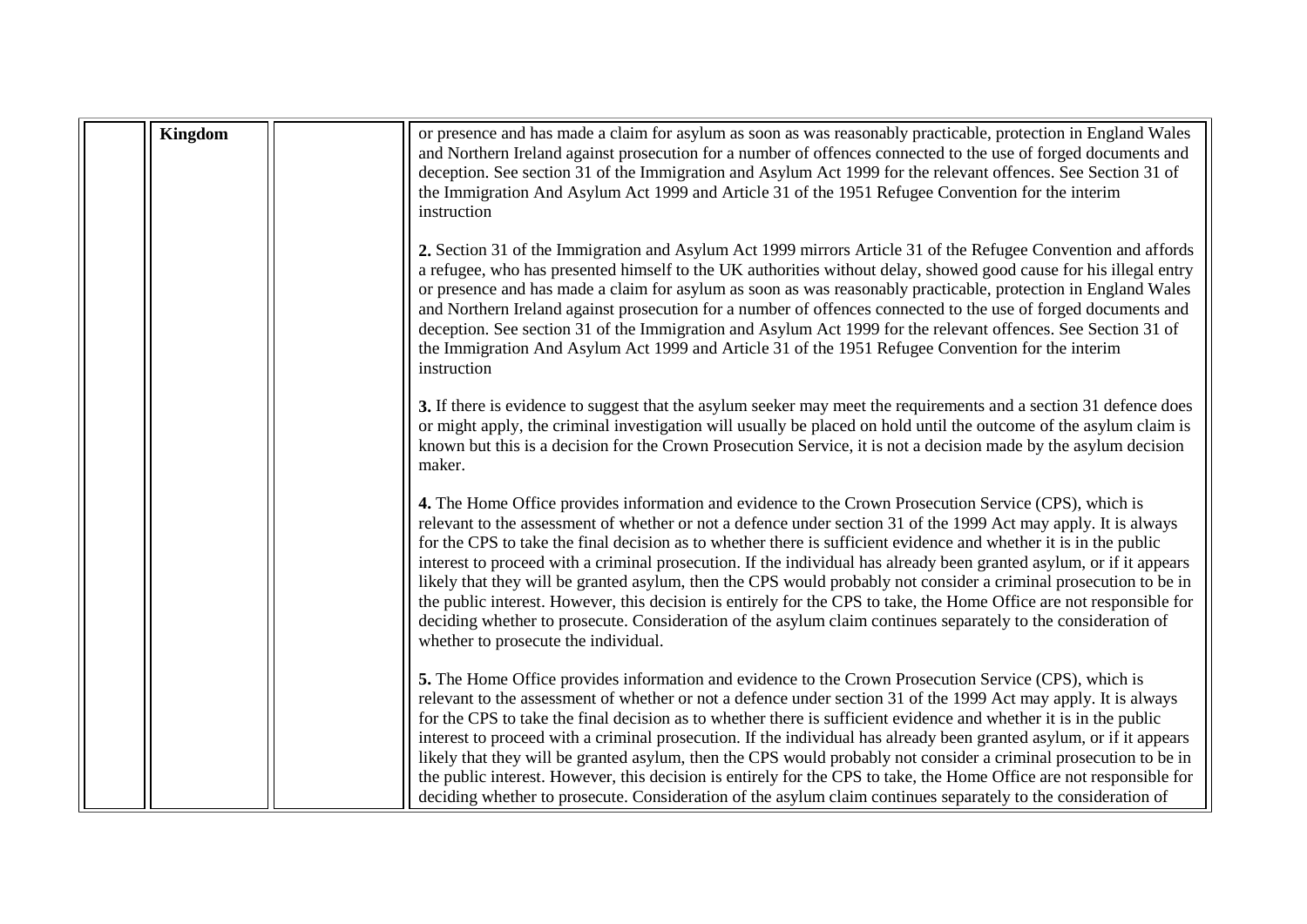<span id="page-24-0"></span>

|               |     | whether to prosecute the individual.                                                                                                                                                                                                                                                                                                                                                                                                    |
|---------------|-----|-----------------------------------------------------------------------------------------------------------------------------------------------------------------------------------------------------------------------------------------------------------------------------------------------------------------------------------------------------------------------------------------------------------------------------------------|
|               |     | 6. In deciding if section 31 of the 1999 Act applies, decision makers will consider whether the individual has:                                                                                                                                                                                                                                                                                                                         |
|               |     | • travelled to the UK directly from the country where they fear persecution                                                                                                                                                                                                                                                                                                                                                             |
|               |     | • they have presented themselves to the UK authorities without delay                                                                                                                                                                                                                                                                                                                                                                    |
|               |     | • shown good cause for illegally entering the UK                                                                                                                                                                                                                                                                                                                                                                                        |
|               |     | • in attempting to obtain services by deception such as obtaining travel tickets, this was directly linked to the<br>attempt to flee persecution                                                                                                                                                                                                                                                                                        |
|               |     | 7. The UK courts in the case of Asfaw [2008] UKHL 31 held that the term "coming directly" is to be interpreted<br>liberally in that a refugee should be entitled to transit through other countries and then claim asylum, without risk<br>of prosecution, in more or less the country of his choice.                                                                                                                                   |
|               |     | 8. $N/A$ – see above                                                                                                                                                                                                                                                                                                                                                                                                                    |
| <b>Norway</b> | Yes | <b>1. YES</b>                                                                                                                                                                                                                                                                                                                                                                                                                           |
|               |     | The Norwegian Immigration Act of 15th of May 2008 (on the entry of foreign nationals into the kingdom of<br>Norway and their stay in the realm) section 108, defines the criminal liability for a foreigner who illegally crosses<br>the border. Section 108 defines which infringements of the act shall be penalised and defines the penalties that<br>can be imposed on the subject, dependent on the character of the infringement. |
|               |     | Section 108, second paragraph, litra a, states that:                                                                                                                                                                                                                                                                                                                                                                                    |
|               |     | "A fine or imprisonment for a term not exceeding six months or both shall be imposed on anyone who wilfully<br>or through negligence contravenes the provisions listed below or prohibitions, orders or conditions issued under<br>the said provisions:                                                                                                                                                                                 |
|               |     | - section 8, first paragraph                                                                                                                                                                                                                                                                                                                                                                                                            |
|               |     |                                                                                                                                                                                                                                                                                                                                                                                                                                         |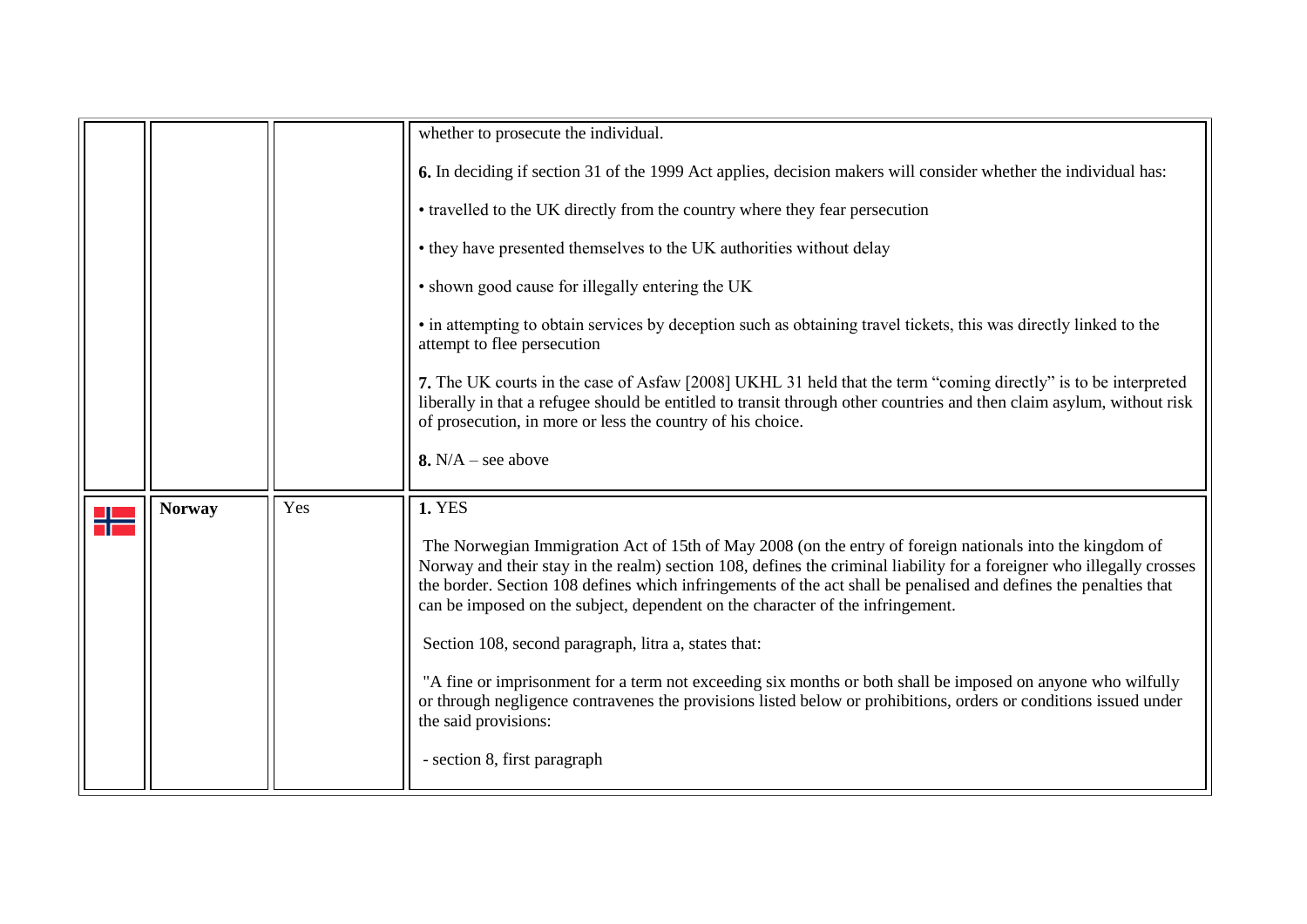|  | - section 9, first and fourth paragraphs                                                                                                                                                                                                                                                                                                                                                                                                                                                                                                                                                                                                                                                                                                                                                                                                                                                                                                                                                                                                                                                                                                                                                                                                                                                                                                                                                                                                                               |
|--|------------------------------------------------------------------------------------------------------------------------------------------------------------------------------------------------------------------------------------------------------------------------------------------------------------------------------------------------------------------------------------------------------------------------------------------------------------------------------------------------------------------------------------------------------------------------------------------------------------------------------------------------------------------------------------------------------------------------------------------------------------------------------------------------------------------------------------------------------------------------------------------------------------------------------------------------------------------------------------------------------------------------------------------------------------------------------------------------------------------------------------------------------------------------------------------------------------------------------------------------------------------------------------------------------------------------------------------------------------------------------------------------------------------------------------------------------------------------|
|  | $\mathord{\text{--}} [\dots]''$                                                                                                                                                                                                                                                                                                                                                                                                                                                                                                                                                                                                                                                                                                                                                                                                                                                                                                                                                                                                                                                                                                                                                                                                                                                                                                                                                                                                                                        |
|  | 2. There are a few exceptions: Section 8, first paragraph: "Section 8 Travel document Unless otherwise provided,<br>a foreign national who comes to the realm must have a passport or other identity document that has been<br>recognised as a travel document." Section 9, first paragraph: "Foreign nationals must hold a Norwegian visa to be<br>able to enter the realm, unless the King has by regulations granted exemption from this requirement. A foreign<br>national who is at the Norwegian border and who is seeking protection (asylum) under the provisions of chapter<br>4, or who otherwise provides information that indicates that the protection against refoulement under section 73<br>will be applicable, shall nevertheless have the right to enter the realm without a visa. Section 9, fourth paragraph:<br>The total period of stay in the Schengen territory for a foreign national who is exempt from the visa requirement<br>under the first or second paragraphs, or who is entitled to enter and stay under the third paragraph, may not<br>exceed three months in the course of a six-month period."                                                                                                                                                                                                                                                                                                                                   |
|  | 3. The Norwegian Police districts have limited experience with criminal proceedings initiated due to illegal<br>border crossings. Such cases are usually handled as administrative cases, where the foreigner is removed from the<br>country if the application for asylum is rejected and the person in question does not want to leave the country<br>voluntarily within the determined deadline. However, if the illegal border crossing is combined with a longer<br>period of time spent illegally in the country, or the person worked illegally in the country, if the person defied an<br>entry ban or violated some other aspect of the Immigration Act, it is more likely that the case will lead to criminal<br>proceedings. The Director of Public Prosecutions has provided guidelines for prosecuting criminal cases revealed<br>in connection with violations of the Norwegian Immigration Act (RA-2005-370, updated: RA-2014-167-1 og<br>RA-2014-167-2). Our responses are in relation to considerations we make related to Article 31. A If a foreigner<br>is subjected to criminal proceedings because of illegal border crossing or residing illegally in Norway, it is not<br>necessary to wait for the results of the asylum application prior to bringing charges against him/her. Each case<br>has to be considered individually, and the UDIs treatment of the case, can influence the consideration. (LE-2013-<br>176917 and LB-2015-134490). |
|  | 4. There might have been some ad hoc cases where a person was charged with illegal crossings or use of false<br>passports or presenting themselves as an imposter and where the case was dropped after an asylum application<br>was made. In this regard, the definition of "without delay" has been given a somewhat more lenient interpretation<br>than previously.                                                                                                                                                                                                                                                                                                                                                                                                                                                                                                                                                                                                                                                                                                                                                                                                                                                                                                                                                                                                                                                                                                  |
|  | 5. The highest prosecuting authority determines whether criminal proceedings will be initiated in a case, but it                                                                                                                                                                                                                                                                                                                                                                                                                                                                                                                                                                                                                                                                                                                                                                                                                                                                                                                                                                                                                                                                                                                                                                                                                                                                                                                                                       |